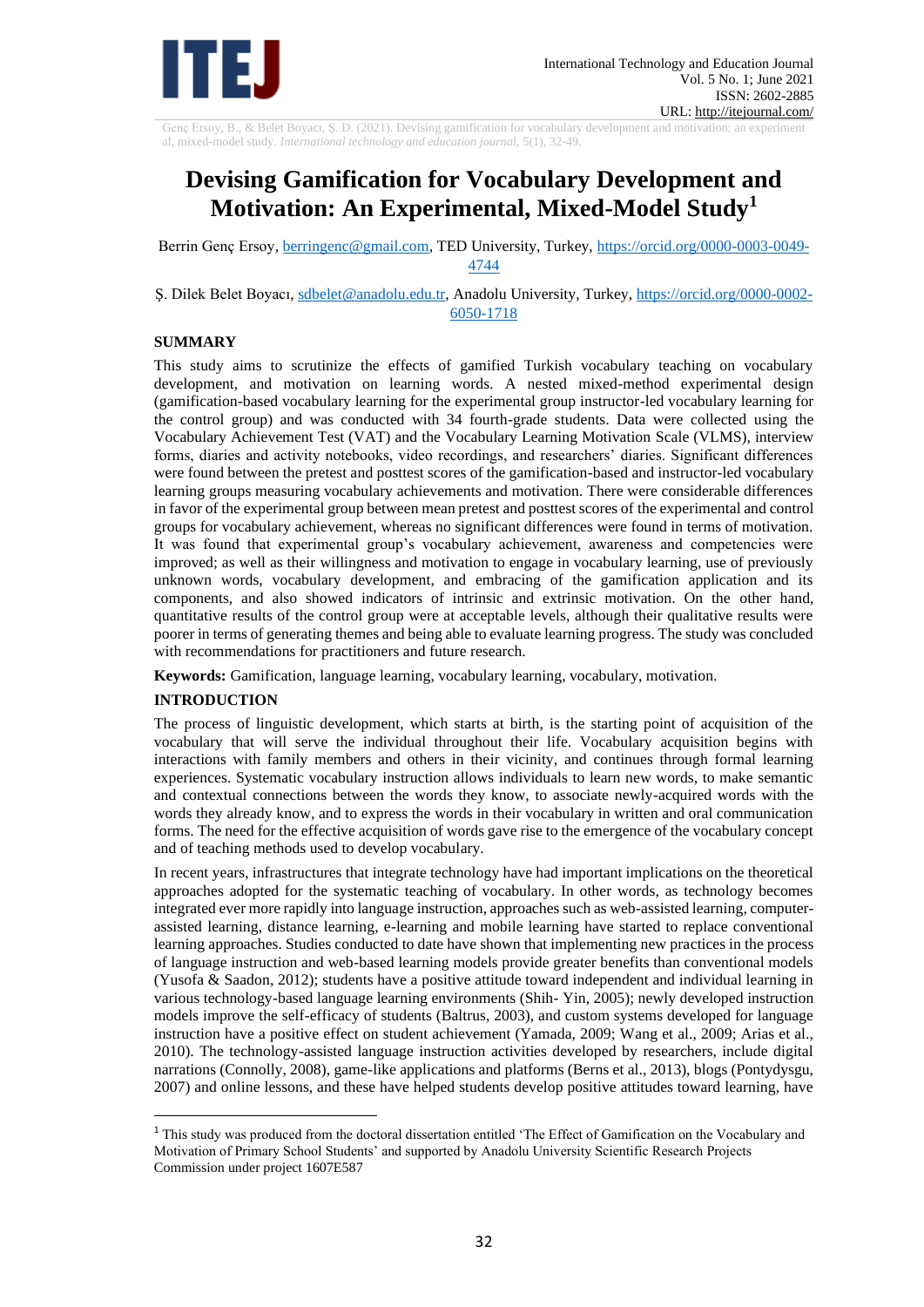increased their interest and motivation, have facilitated and streamlined learning, have made the process of learning fun and have decreased levels of anxiety. In this context, utilizing new and contemporary approaches to language instruction, and vocabulary instruction in particular, allows learners to engage in independent and individual learning, provides rich learning environments, makes the learning process fun, and increases interest and motivation.

The concept of gamification in education is based on the utilization of game techniques, dynamics and structures in educational environments in order to encourage individuals to engage in the desired behaviors in educational environments, to increase motivation and to develop attachment to the environment (Deterding et al., 2011; Lee & Hammer, 2011). Gamification refers to the use of video game components as a means of improving user experience or strengthen the attachment of users to the environment in nongame systems (Deterding et al., 2011). The gamification approach involves integrating game mechanics into an Internet website, educational tool, online community or other enterprise systems as a means of encouraging participation and increasing motivation and attachment (Bunchball, 2016). It is also thought that, through gamification, it becomes possible to use game-based mechanics, game thinking and game aesthetics to bring people together, to encourage them to learn, to increase motivation and to resolve problems (Kapp, 2012). The main goal in gamification is to entertain and encourage people, to strengthen their attachment to the environment and to provide them with access to rich experiences (Kim & Lee, 2013). Similarly, the practice of gamification is noted to be highly effective in improving learning, achievement, motivation and participation (Cheong et al., 2013; Hsin et al., 2013). In short, gamification aims to make use of the game components that ensure motivation and sustain interest during games to similarly motivate and keep the learner in the system when conveying particular educational content that would not originally involve a game. In short, gamification in education should aim to make the educational environment meaningful for the student, and to help the student achieve intrinsic motivation by integrating game components into the environment.

It is argued that educators can use the practice of gamification to create attractive and effective learning environments in which their students can utilize their skills (Hakulinen et al., 2015; Su & Chengt, 2015). Previous studies have shown that use of gamification activities in class increases student achievement, motivation and participation (Buckleya & Doyle, 2014; Dominguez et al., 2013; Hsin et al., 2013), meets student needs (Barrio et al., 2016), attracts students' attention (Lam, 2014) and helps students adopt such new behaviors as trying new learning methods (Karatas, 2014). It has also been shown that a carefully designed gamification process can help students spend more time on course-related materials (Muntean, 2011), and can be used for the teaching of higher-level thinking skills such as measuring knowledge and performance, faster decision making, and performing multiple operations, as well as in helping students think the unthinkable, empathize and develop a commitment to the class (Kapp, 2012). A general assessment of literature on gamification shows that this approach is recognized as being very effective in increasing the motivation and participation of the digital generation, and helping them develop ageappropriate behavior.

It is important for learners to encounter various motivation and reinforcement elements as they play, in addition to learning. Gamification is an approach that has the potential to keep learners attached to the system by providing incentives, thus sustaining motivation. There have been many studies in literature on game-based educational practices and their use on the development of vocabulary (Benoit, 2017; Chen et al., 2018; Fachriyani & Syafe'i, 2018; Franciosi, 2017; Medina & Hurtado, 2017; Muller et al., 2018; Pirrie, 2017; Plump & LaRosa, 2017; Tsai & Tsai, 2018; Wu & Huang, 2017; Wu, 2018) but only a limited number of applied and longitudinal studies on gamification. Given this state of affairs, there is a need to conduct further research into the gamification approach to the important process of vocabulary instruction. To this end, the present study investigates the effects of vocabulary teaching through gamification in a Turkish course on the vocabulary development of fourth-grade students, and on their motivation to learn new words. In line with this general purpose of the study, answers were sought to the following questions:

1. For vocabulary learning achievement and motivation, are there significant differences between the mean pretest and posttest scores received by students involved in gamification-based and instructor-centered vocabulary learning groups?

- For vocabulary learning achievement and motivation, is there a significant difference between the mean pretest and posttest scores of the gamification-based vocabulary learning group?
- For vocabulary learning achievement and motivation, is there a significant difference between the mean pretest and posttest scores of the instructor-centered vocabulary learning group?

2. What are the views of the students on the two different vocabulary teaching methods implemented in the Turkish course?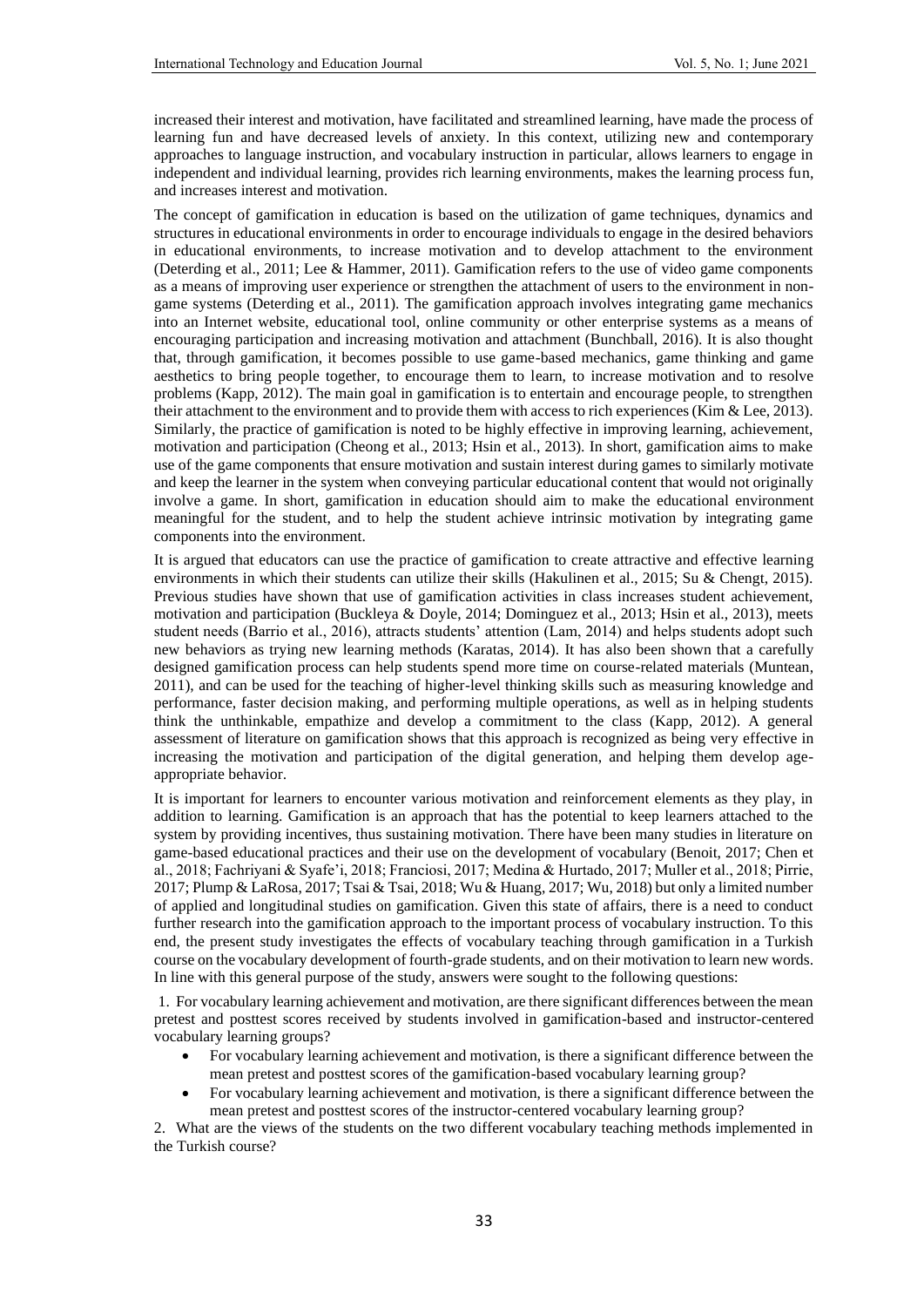#### **METHOD**

The study is a mixed-method, nested experimental design, in which the main model is experimental, and the qualitative data is nested in quantitative data. When the reverse approach is adopted, that is to say, when quantitative data is nested in qualitative data, it becomes an approach that is closer to a phenomenological design (Creswell & Plano Clark, 2015). The structure of the former approach was preferred in the present study, in which qualitative methods were nested in the experimental process. Accordingly, qualitative data was collected prior to, during and after the experimental process.

#### **Participants**

Participants in the study consisted of fourth-grade students attending school in Turkey. Participation in the experimental and control groups was voluntary and random, with each participant having an equal chance to end up in either group (Erkus, 2011). There were a total of 34 participants, 18 of them assigned to the experimental group and 16 assigned to the control group.

#### **Procedure**

After designing the VLAT, the VLMS, interview forms and the gamification application, a pilot study was conducted to test the treatment validity and its appropriateness for experimental treatment. In the following stage, the first pre-treatment interviews were conducted with the participants, and the VLAT and VLMS pretests were administered. The gamification treatment was then applied to the experimental group participants for 32 hours in a computer laboratory over a period of four weeks. At the end of the fourth week of treatment, second interviews were conducted with the participants. In the remaining four weeks of the experimental process, the treatment was applied for a further 32 hours, and following the end of the treatment, the VLAT and VLMS posttests were readministered. The experimental process was concluded after conducting a third and final interview with the participants. Simultaneously with the experimental process, the control group was taught the same course content through a classroom-based instruction method that did not involve gamification, and the corresponding qualitative and quantitative data was collected. The study proceeded with an analysis and evaluation of the collected data.

#### **Gamification design**

The D6 gamification design model developed by Werbach & Hunter (2012) was examined, and the dynamics, mechanisms and components were selected from among the gamification elements included in the model based on the needs and purposes of the study. Accordingly, constraints, narrative and progression were selected as the dynamics; cooperation and feedback were selected as the mechanics; and achievements, quests, content unlocking, points, badges and trophies were selected as the components. The following steps were taken in the gamification design on the basis of this model.

- *Define the objectives*: The goal was for the experimental group participants to learn new words, to build their vocabulary and to increase their motivation to learn vocabulary via gamification activities. In this context, a story entitled "Journey to the Living Planet" was created, and the website of the application had the same title as the book.
- *Delineate target behaviors*: Each participant in the experimental group was expected to carry out the assigned tasks that would enable them to reach the living planet.
- *Describe the players*: Separate usernames and passwords were defined for each participant in the experimental group so that they could go on individual journeys.
- *Devise activity loops*: Eight planets were designed to match the content of each text included under the themes "Science and Life" and "Planet Earth and Space". In line with the contents of the texts, these planets were named Planet Technology, Planet of Vehicles, Planet Edison, Planet Snowflake, Planet Future Planet Fun, Planet Simulator and the Central Planet. Daily lesson plans were prepared involving keyword activities, unknown word activities, word-visual matching activities, vocabulary building activities and self-expression activities for each planet. The relevant texts from the Turkish textbook were placed inside the planets so that students could read the texts from the planets section. For the keyword activity, keywords specified in the teacher's guide were identified, and activities were planned and included in the captain's log. A visual and three sample sentences were added to the "Word Pool" for each item on the list of unknown words so that students would be able to search the word pool for any unknown words they encounter in the texts they read from the planets section. After using the word pool and gaining a general idea about the word, students would then access the website of the Turkish Language Institute via the "My Dictionary" section and look up the dictionary definition of the word in the "Contemporary Turkish Dictionary" hosted on the website. An "Activities" section was created to reinforce the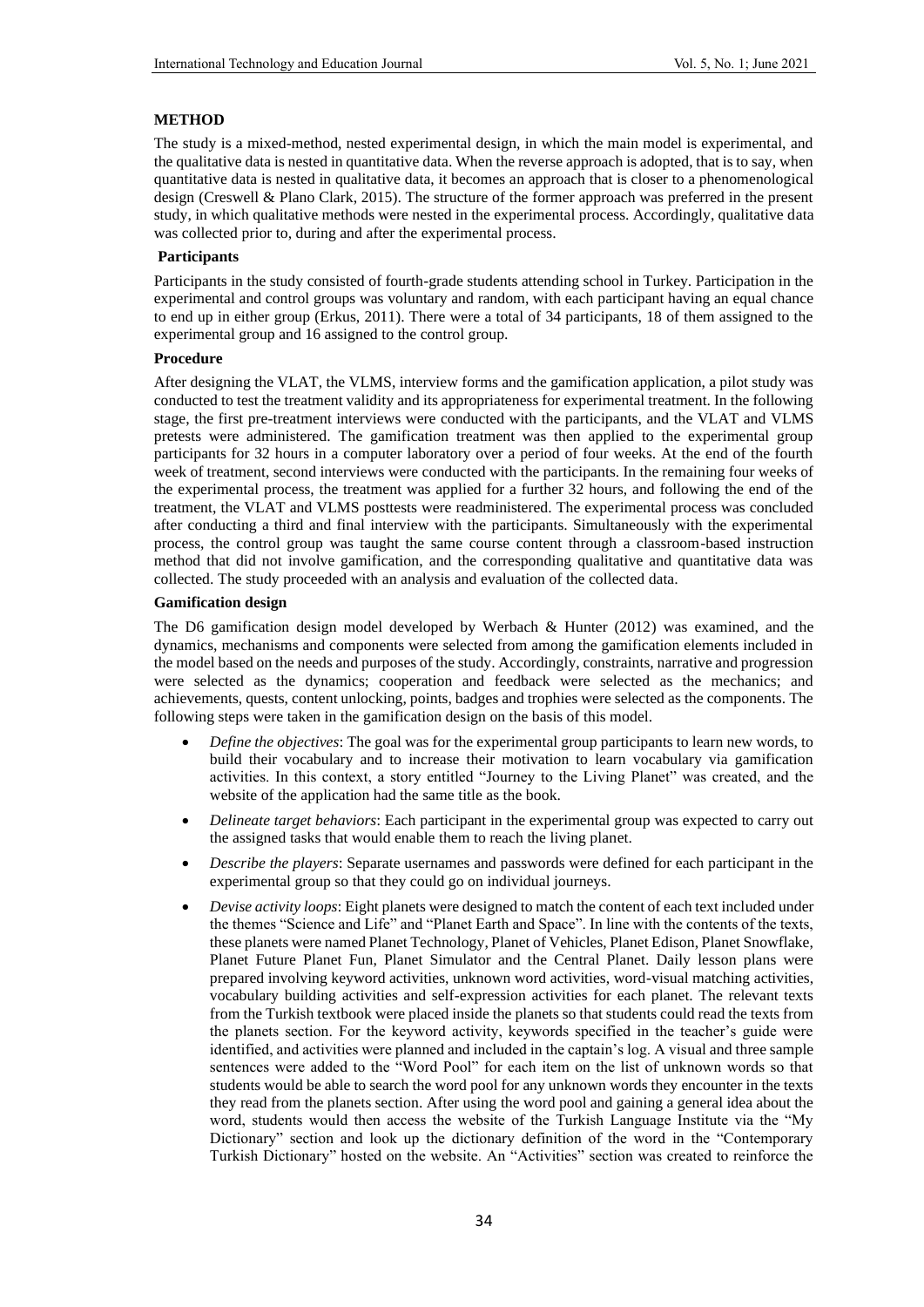newly acquired words. This section offered the participants the opportunity to reinforce the words they had learned recently by presenting them with unknown words and visuals, and asking them to match words with the visuals. The vocabulary-building and self-expression activities were meant to help the participants make active use of the recently acquired words.

- *Don't forget the fun*: Participants were expected to make progress, to learn about new things through experiences and discoveries, and to earn points, badges and trophies matching their level of development as they made progress. In addition, the start and end animations were designed to make the gamification process fun. Each planet was designed in shapes and colors aimed at attracting the attention of the participants in an effort to help them experience an imaginary journey.
- *Deploy the appropriate tools*: The components, mechanics and dynamics were deployed. At each planet, the participants were awarded badges once they had completed all the tasks. Names and designs that would be attractive to the participants were selected for the badges. The participants were awarded a "Word Hunter Trophy" after they completed the fifth planet, and an "Astronaut Trophy" after they completed the eighth planet. In the activities section, on the other hand, participants who completed an activity were awarded achievement points proportional to the number of correct answers they provided.

Expert opinion was consulted regarding the appropriateness and feasibility of the laboratory and Web environments. After completing the gamification design, a pilot study was conducted with 20 fourth-grade students who did not take part in the main part of the study, over 16 class hours. The instructional and technical operability of the system was tested, and interviews were conducted with the participants regarding its application. Improvements were made in the word matching and word search infrastructure of the web environment, and the environment was finalized by providing more detailed instructions related to the educational content on the basis of the feedback from the pilot study participants.

#### **Data Collection Tools**

#### **Vocabulary Learning Achievement Test (VLAT)**

The VLAT was developed on the basis of the texts in the Turkish textbook used by all fourth-graders in Turkey in the 2015/2016 academic year, and within the framework of the themes "Science and Life" and "Planet Earth and Space" of the Turkish Curriculum. The test consists of a total of 24 questions, 21 of which are designed to measure reading comprehension skills, and the remaining three designed to measure writing skills. The Cronbach's alpha reliability coefficient of the test was .725 and the average difficulty was .64.

#### **Vocabulary Learning Motivation Scale (VLMS)**

The VLMS consists of 24 items that are scored on a 3-point Likert scale and has a three-factor structure (intrinsic motivation, extrinsic motivation, instrumental/goal-oriented motivation). The Cronbach's alpha reliability coefficient of the scale in the factor analysis was  $\alpha = 0.855$ ; and the internal consistency coefficient calculated using the split half method was  $\alpha = 837$ .

#### **Interviews**

A total of five interview forms were prepared aimed at garnering information about the views of the experimental and control group participants prior to, during and after the experimental process. Relevant literature was reviewed prior to preparing the interview questions, and a semi-structured interview form was prepared comprising open-ended questions. Expert opinion was obtained regarding the form, which was used after making improvements based on the expert recommendations.

#### **Data collection and analysis**

The first interviews with the experimental and control groups prior to the experimental process were conducted using the same form, and different forms were used for the second and third interviews. The same questions were asked to both groups in the first interviews in order to permit an overall assessment of the participants' views regarding words and vocabulary learning. Different questions were asked to the groups in the second and third interviews in order to evaluate the empirical process in the case of the experimental group, and to learn about experiences and to keep the teaching process under control so as to permit the potential presence of confounding variables to be questioned for the control group.

In the data collection phase of the study, interviews were conducted with the participants to learn about what vocabulary learning means to them, what they feel about vocabulary learning, their willingness to participate in and their competency in the vocabulary learning activities conducted in class, and their views concerning the strengths and weaknesses of these activities. The interviews were recorded using an audio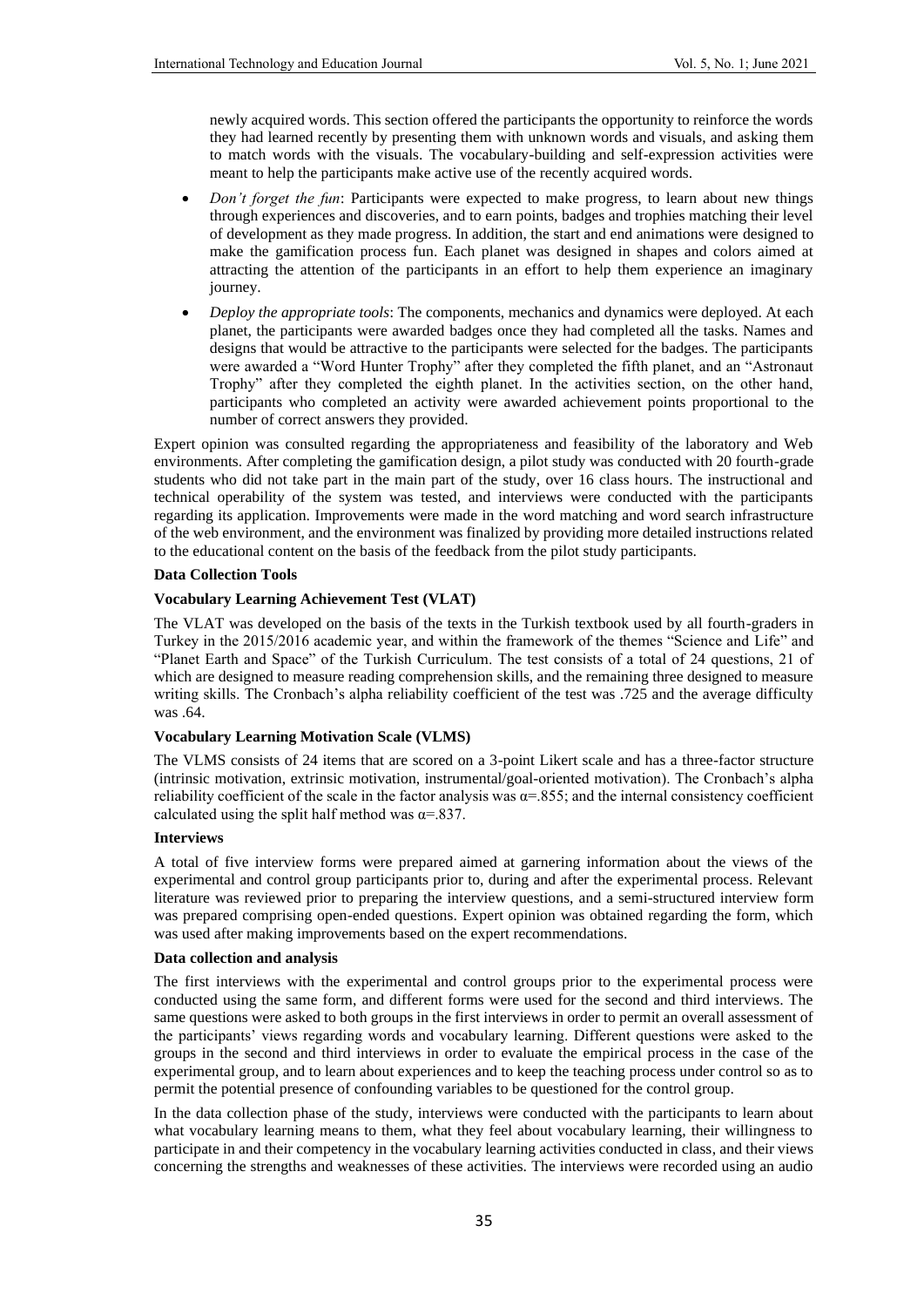recorder. Individual interviews were conducted with 31 participants, 18 from the experimental group and 13 from the control group. After the interviews were completed, the VLAT and VLMS pretests were administered to all the participants simultaneously. The control group participants continued receiving structured instruction in class, and the process of applying the treatment to the experimental group participants was launched. Throughout the treatment process, video recordings were made of the participants' efforts in the laboratory and Web environments. The participants tasks in the Web environment and instructions for additional activities were contained within used the Captain's Log, and they kept a notebook of their journal entries. In addition, qualitative data was triangulated by keeping a researcher's diary. Second interviews were conducted with the experimental group and control group participants during the experimental process. Once the treatment period was over, the VLAT and VLMS posttests were administered simultaneously to the experimental and control group participants. Third interviews were conducted with the experimental and control groups at the end of the process.

#### **Data Analysis**

The analysis of the quantitative data garnered during the study was conducted via an item analysis for the achievement test, and a factor analysis for the motivation scale. Multivariate statistical techniques were used for the analysis of the quantitative portion of the data collected as part of the experimental design. Within the framework of a 2x2 split-plot factorial design, the time of measurement and the method of instruction were used as the independent variables for the MANOVA test, and vocabulary learning achievement and motivation were used as the dependent variables. To check whether the assumptions for the MANOVA test were met, the following steps recommend by Pallant (2010) were taken:

- Mahalanobis distance values were examined to check whether the data had multivariate normal distribution and contained outliers
- Skewness and kurtosis values were interpreted to check whether the data had univariate normal distribution, as a method frequently used for this purpose.
- Scatterplot diagrams were examined to check for linearity, and all data boundaries were observed to form ellipses, indicating that the linearity assumption had been met.
- The homogeneity of the error variances of the collected data, as another assumption, was checked with a Levene F test, producing significance values of between 0.06 and 0.88, indicating no problem with the homogeneity of the error variances of the dependent variables
- In addition to error variances, variance-covariance matrices should also be homogeneous. A Box's M test was conducted to test this assumption, and the results  $(F=1,064, p>0.05)$  showed that the variance-covariance matrices were homogeneous
- Correlation values between the dependent variables were examined to check whether a problem of multicollinearity exists. The correlation values examined varied between .43 and .46 for the matched pretests and posttests, indicating that this assumption was also meet. The assumptions for the conducting of a MANOVA analysis were confirmed with these tests.

The participants' entries in the Captain's Log, the participants' and researchers' diaries, the interviews with the participants and the video recordings were used in the analysis of the qualitative data of the study. The participants' works in this section were examined one by one, and lists of the words used were created for each planet.

The participants' and researchers' diaries and the interviews with participants were analyzed for content, requiring the coding of data, the identification of themes, the organization of the codes and themes, and the description and interpretation of the findings.

Stemler's (2001) measurement reliability was used to check the reliability of the qualitative data, in which higher levels of agreement between coders indicates a higher level of measurement reliability. Thus, the reliability assessment was based on a percent agreement between coders, and Miles and Huberman's (1994) reliability formula P (Percent agreement) =Na (Agreement)/Na (Agreement) +Nd (Disagreement) x100 was used. Reliability was found to be 90%, based on this formula, indicating that the measurement was reliable. Moreover, the entire experimental process was recorded using a video camera, and two field experts were selected to watch portions of these recordings, which covered 64 class hours.

Data was triangulated by collecting qualitative and quantitative data from the video recordings, researchers' and participants' diaries, activity notebooks, web environment software, the participant interviews prior to, during and after the treatment, and from the VLAT and VLMS. The participants' identities were kept confidential throughout the process, with code names used rather than real names.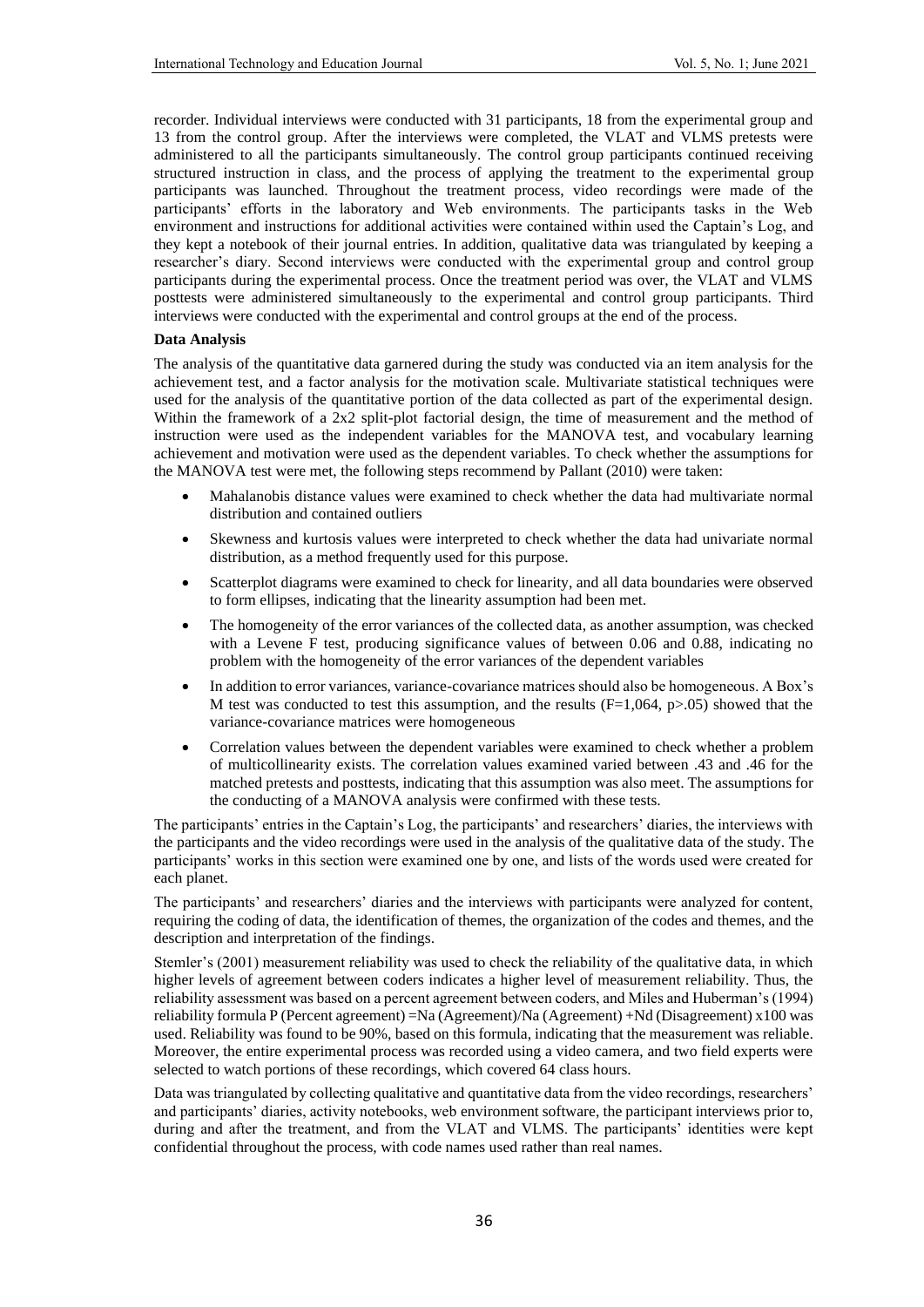#### **FINDINGS**

#### **Quantitative data regarding the change in participants' achievement and motivation levels**

As mentioned in the data analysis section, a 2x2 mixed (split-plot) factorial design was used to examine the effects of the Gamification-Based Vocabulary Teaching (GBVT) and Instructor-Centered Vocabulary Teaching (ICVT) methods applied to the experimental and control groups on the levels of achievement and motivation, as measured by the measurement tools. Table 1 presents descriptive statistics of the pretest and posttest scores, according to the measurement tools.

Table 1. Descriptive Statistics on Quantitative Data Collected within the Framework of the Experimental Design

|                   | <b>Method</b><br><b>Instruction</b> | of N | X      | <b>Ss</b> |
|-------------------|-------------------------------------|------|--------|-----------|
|                   | <b>GBVT</b>                         | 18   | 52.916 | 21.187    |
| $VLAT_1$          | <b>ICVT</b>                         | 16   | 53.312 | 21.694    |
|                   | Total                               | 34   | 53.102 | 21.100    |
|                   | <b>GBVT</b>                         | 18   | 68.166 | 20.887    |
| VLAT <sub>2</sub> | <b>ICVT</b>                         | 16   | 54.250 | 24.804    |
|                   | Total                               | 34   | 61.617 | 23.540    |
|                   | <b>GBVT</b>                         | 18   | 65.000 | 5.530     |
| $VLMS_1$          | <b>ICVT</b>                         | 16   | 65.312 | 8.942     |
|                   | Total                               | 34   | 65.147 | 7.220     |
|                   | <b>GBVT</b>                         | 18   | 65.888 | 7.607     |
| VLMS <sub>2</sub> | <b>ICVT</b>                         | 16   | 67.375 | 6.064     |
|                   | Total                               | 34   | 66.588 | 6.862     |

<sup>1</sup>Pretest

<sup>2</sup>Posttest

To evaluate the significance of the descriptive statistics presented in Table 1, and to see whether the achievement and motivation scores changed over time with the instruction methods applied, multivariate statistical analysis methods were used. As two different methods of instruction were applied, being gamification-based vocabulary teaching and instructor-centered vocabulary teaching, the level of significance for the mixed-design MANOVA test to be conducted was set at 0.025 (0.05/2), following Pallant's (2010) recommendation. Table 2 presents the results of the conducted mixed-design MANOVA test.

|  | Table 2. Results of the Mixed-Design MANOVA Test for the Mean VLAT and VLMS Scores by the |  |  |  |  |  |  |
|--|-------------------------------------------------------------------------------------------|--|--|--|--|--|--|
|  | Variables Time of Measurement and Method of Instruction                                   |  |  |  |  |  |  |

| <b>Source of variance</b>   | Wilks' $\Lambda$ | $\mathbf{F}$ | <b>Hypothesis</b><br>sd | Error sd | $\mathbf{D}$ |      |
|-----------------------------|------------------|--------------|-------------------------|----------|--------------|------|
| .932. Method of instruction |                  | 1.132        |                         | 31       | .335         | .068 |
| 704. Time of measurement    |                  | 6.517        |                         | 31       | < 0.025      | .296 |
| Time*Method                 | 767              | 4.703        |                         | 31       | < 0.025      | .233 |

 As the results of the mixed-design MANOVA test reported in Table 2 show, the participants' scores from the measurement tools do not vary significantly based on the method of instruction (Wilks'  $\Lambda$ =.932,  $F_{(2,31)}=1.132$ , p=.335). This finding indicates that the scores on the measurement tools cannot be grouped on the basis of the instruction methods used. In terms of time of measurement, on the other hand, the scores recorded by the measurement tools vary significantly (Wilks'  $\Lambda$ =.704, F<sub>(2,31)</sub>=6.517, p<.025,  $\eta^2$ =.296). In other words, regardless of which method of instruction was used, the pretest mean scores from the measurement tools were significantly different to the posttest mean scores. In terms of the interaction effect of Time of measurement\*Method of instruction, the linear combination of the scores for the variables vocabulary learning achievement and vocabulary learning motivation was found to differ significantly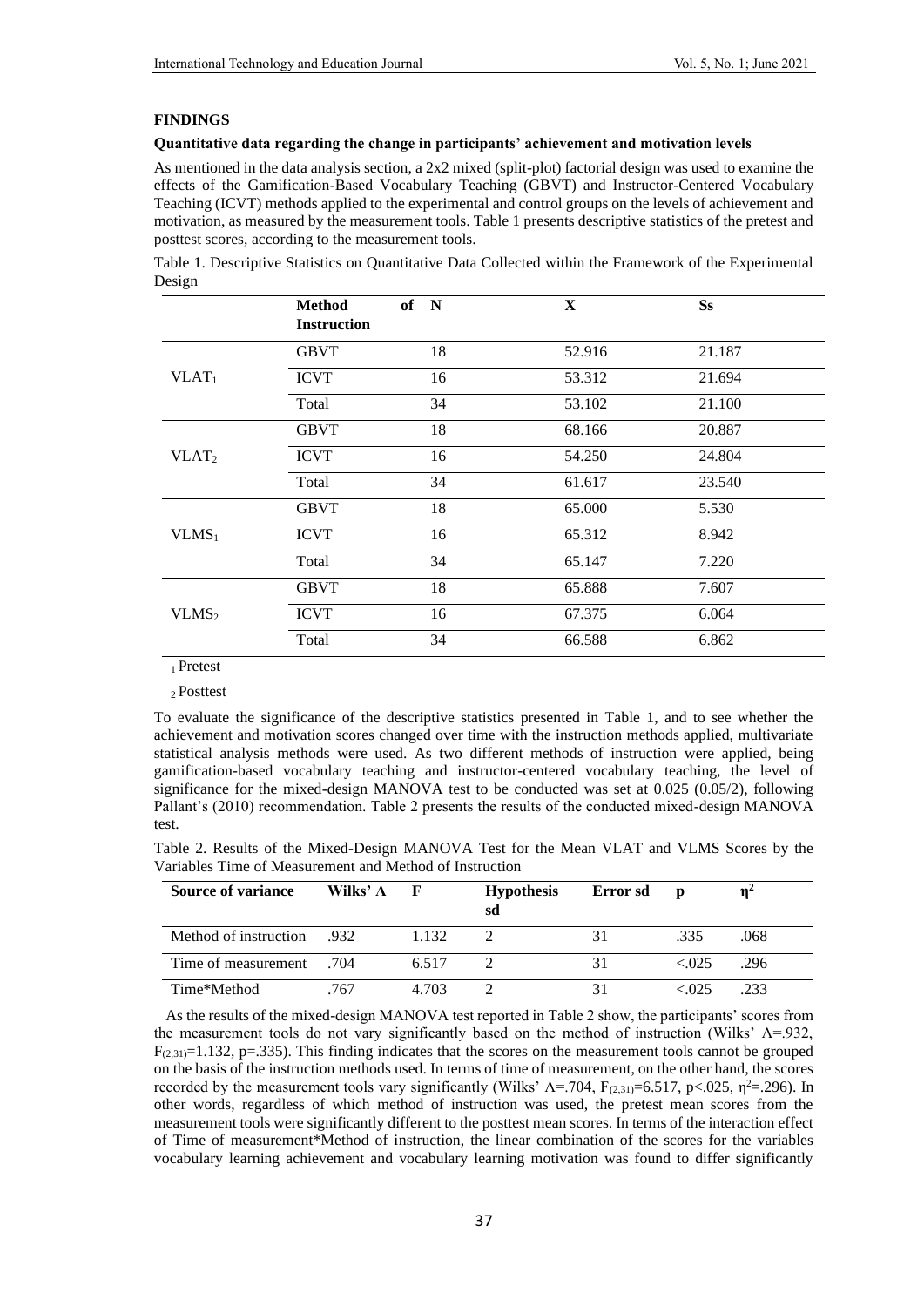between the gamification-based vocabulary teaching and instructor-centered vocabulary teaching groups (Wilks'  $\Lambda$ =.767, F<sub>(2,31)</sub>=4.703, p<.025,  $\eta^2$ =.233). This finding shows that providing instruction through two different methods brought about a significant difference over time in the scores received by the participants on the measurement tools. To interpret the effect size of a statistically significant difference, Cohen (1988) proposes treating  $η^2$ =.01 as a small effect,  $η^2$ =.06 as a moderate effect and  $η^2$ =.14 as a large effect. Thus, the effect size of  $n^2$ =.296 for the variable of time of measurement indicates a large effect. The interaction between time of measurement\*method of instruction also has a large effect ( $\eta^2$ =.233). In other words, time of measurement explains around 30% of the variance in the linear combination of the mean scores on the tools for the measurement of vocabulary learning achievement and vocabulary learning motivation, and the interaction between time of measurement\*method of instruction explains 23% of the variance. Huck (2012) recommends to establish the interpretation on the interaction between group variables. Similarly, Green and Salkind (2007) recommend carrying out follow-up tests when statistically significant results are obtained for the interaction between intergroup and intragroup variables. Accordingly, to evaluate the variables individually, 2x2 mixed design univariate ANOVA tests were used, which makes it possible to examine each of the dependent variables in detail. In what follows, the effect sizes are reported for findings that contain significant differences, and statistical power is reported for findings that do not contain significant differences. As the intergroup and intragroup variables remained the same in the new tests, the level of significance was kept at .025, which was also used in the MANOVA tests. Table 3 presents the results of the analysis of variance conducted for the VLAT data.

Table 3. Results of the Follow-up Analysis of Variance Test for Vocabulary Learning Achievement by Time of Measurement and Method of Instruction

| <b>Source of variance</b> |    | <sub>of</sub><br><b>Sum</b><br><b>Squares</b> | Sd | Mean<br><b>Square</b> | F      | p       | $\eta^2$ |
|---------------------------|----|-----------------------------------------------|----|-----------------------|--------|---------|----------|
| Intergroup                |    |                                               |    |                       |        |         |          |
| Method<br>instruction     | of | 774.267                                       | 1  | 774.267               | .872   | .357    | .027     |
| Error                     |    | 28413.531                                     | 32 | 887.923               |        |         |          |
| Intragroup                |    |                                               |    |                       |        |         |          |
| Time<br>measurement       | of | 1109.796                                      | 1  | 1109.796              | 12.145 | < 0.025 | .275     |
| Time*Method               |    | 867.590                                       | 1  | 867.590               | 9.495  | < 0.025 | .229     |
| Error                     |    | 2924.031                                      | 32 | 91.376                |        |         |          |
| Total                     |    | 34089.215                                     | 67 |                       |        |         |          |

As the results of the 2x2 mixed-design ANOVA test reported in Table 3 shows, mean VLAT scores do not vary significantly by the method of instruction ( $F_{(1,32)}=0.872$ , p=0.357, power=.090). The statistical power value makes it clear that a separate quantitative evaluation of the groups on the basis of method of instruction may not be sufficient. A statistical power of .80 and above is usually recommended in studies, and power statistics below this value indicate that the dataset is not sufficiently large. In other words, more participants are needed (Ellis, 2010). In terms of the method of instruction, the statistical power is very low, and this finding makes the qualitative data and in-depth analysis of meanings more important in terms of validity and reliability. The mean VLAT scores, on the other hand, vary significantly by the time of measurement  $(F_{(1,32)}=12.145, p<0.25, \eta^2=0.275)$ . When group variables are considered together, the interaction effect of the Time of measurement\*Method of instruction also results in a significant difference in the mean VLAT scores (F<sub>(1,32)</sub>=9.495, p<025,  $\eta^2$ =.229). The significant difference caused by the interaction effect makes it possible to conduct follow-up tests. Table 4 reports the results of the dependent groups t-test conducted for the variable time of measurement, which created a significant difference, using the significance level of  $p=0.025/2=0.012$ .

Table 4. Results of the Dependent Groups t-test for the VLAT Pretest-Posttest Mean Scores

| Group    |        | Ss     | Sd |          |        |      |  |
|----------|--------|--------|----|----------|--------|------|--|
| Pretest  | 53.102 | 21.100 |    | $-3.275$ | 012ء - | .394 |  |
| Posttest | 61.617 | 23.540 |    |          |        |      |  |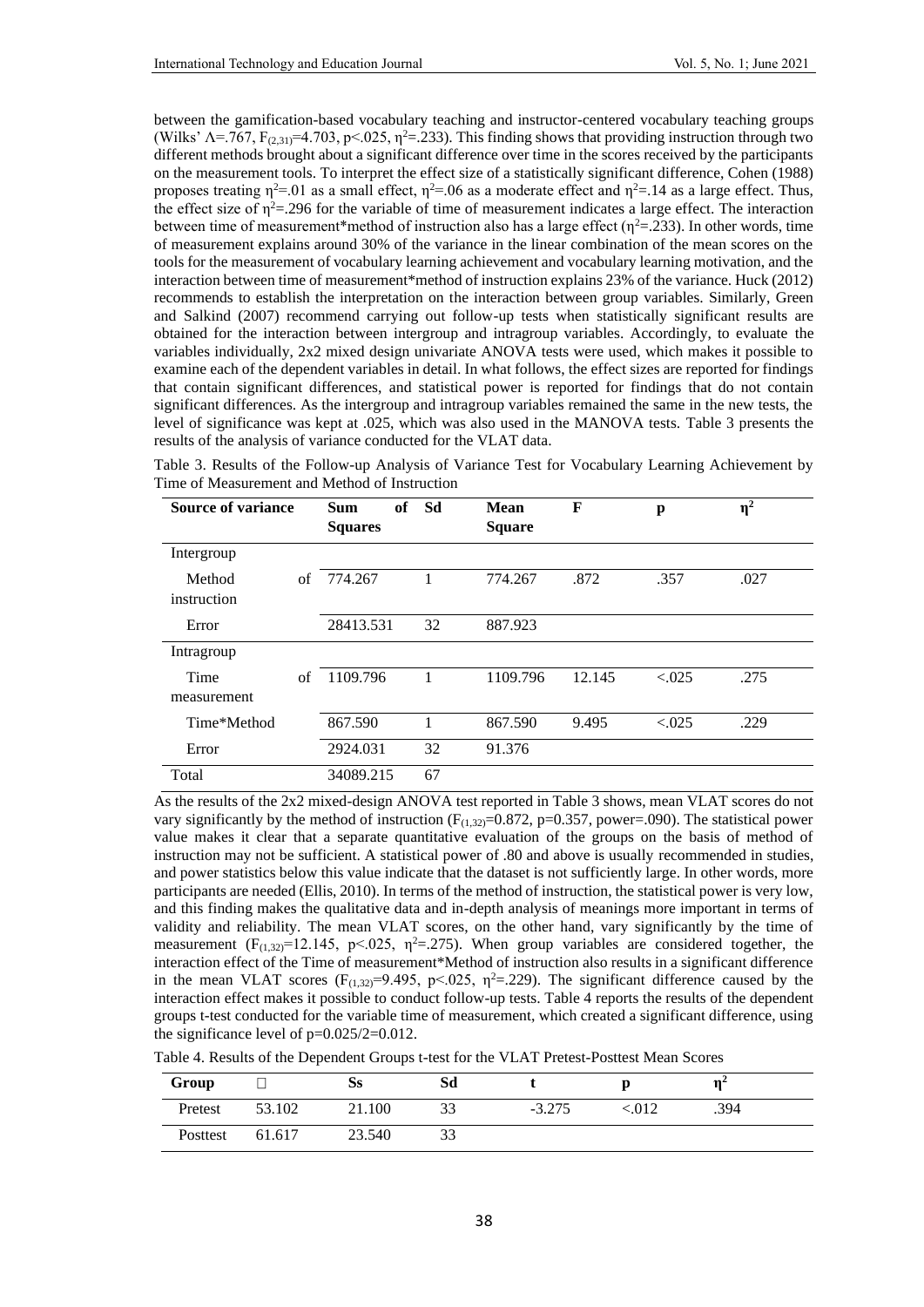As Table 4 shows, a significant difference exists between the VLAT pretest and posttest mean scores in favor of the posttest (t<sub>(33)</sub>=-3.275, p< 012). The effect size of the t-test was  $\eta^2$ =.394, which indicates that the time of measurement explains around 40% of the variance in students' achievement levels.

An analysis of the change in VLAT mean scores by method of instruction and time of measurement reveals that pretest mean scores of the groups were not different from each other, while a significant difference was recorded in posttest mean scores in favor of the experimental group, that is to say, the gamification-based vocabulary teaching group. An individual examination of the changes in VLAT scores from pretest to posttest for the two groups is not possible because the initial mixed-design ANOVA conducted for VLAT did not produce significant results for the variable method of instruction. Table 5 reports the results of the univariate analysis of variance for VLMS, which measured motivation.

Table 5. Results of the Follow-up Analysis of Variance Test for Vocabulary Learning Motivation by Time of Measurement and Method of Instruction

| <b>Source of variance</b> |    | of<br><b>Sum</b><br><b>Squares</b> | Sd | <b>Mean</b><br><b>Square</b> | F     | p    | $\eta^2$ |
|---------------------------|----|------------------------------------|----|------------------------------|-------|------|----------|
| Intergroup                |    |                                    |    |                              |       |      |          |
| Method<br>instruction     | of | 13.701                             |    | 13.701                       | .185  | .670 | .006     |
| Error                     |    | 2364.608                           | 32 | 73.894                       |       |      |          |
| Intragroup                |    |                                    |    |                              |       |      |          |
| Time<br>measurement       | of | 36.892                             |    | 36.892                       | 1.326 | .258 | .040     |
| Time*Method               |    | 5.834                              |    | 5.834                        | .210  | .650 | .007     |
| Error                     |    | 890.358                            | 32 | 27.824                       |       |      |          |
| Total                     |    | 3311.393                           | 67 |                              |       |      |          |

As the results of the analysis of variance conducted for the variable vocabulary learning motivation reported in Table 5 show, VLMS mean scores do not vary significantly by the method of instruction ( $F_{(1,32)}=0.185$ , p=0.670, power=.038), nor do they vary significantly by time of measurement  $(F_{(1,32)}=1.326, p=0.258, p=0.258)$ power=.012) or in the interaction between Method of instruction\*Time of measurement ( $F_{(1,32)}=0.210$ , p=0.650, power=.040). Statistical power values varying between 1% and 4% indicate that more participants are needed for such tests.

An overall assessment of the quantitative findings of the study shows that when the achievement and motivation levels of the participants are considered together, significant and positive changes are observed in these variables; whereas the number of participants is not sufficient to conduct detailed individual analyses of the variables, especially for the motivation variable. The low level of statistical power is an important finding in itself, adding to the importance of analyzing qualitative data for an in-depth investigation of the underlying reasons. Aside from these general observations, when analyzing the achievement variable in isolation, the performance of the gamification-based teaching group was significantly better.

#### **Findings on participants' word use**

When keywords and words reported as unknown by the experimental group participants during the treatment were then used in their written expressions, verbal activities and verbal expressions during class, their use was treated as criteria reflecting their vocabulary learning.

The findings show that the participants used the keywords and the words in the study activities in connection with their social environments and experiences. An important finding, one that could potentially provide guidance to vocabulary teaching, is that words in the activities in question, especially those that had connotations with their experiences, were used correctly, both in terms of pronunciation/spelling and in meaning.

The participants sometimes reported that they did not know the meaning of some keywords, even though they had pronounced/spelled and used them correctly, which can be attributed to the possibility of the participants being unsure whether they have accurate knowledge of these words. Some of the participants used some of the keywords illegibly or incorrectly, and reported only later not knowing the meaning of these words, indicating that they were aware of these words having a different meaning. Another finding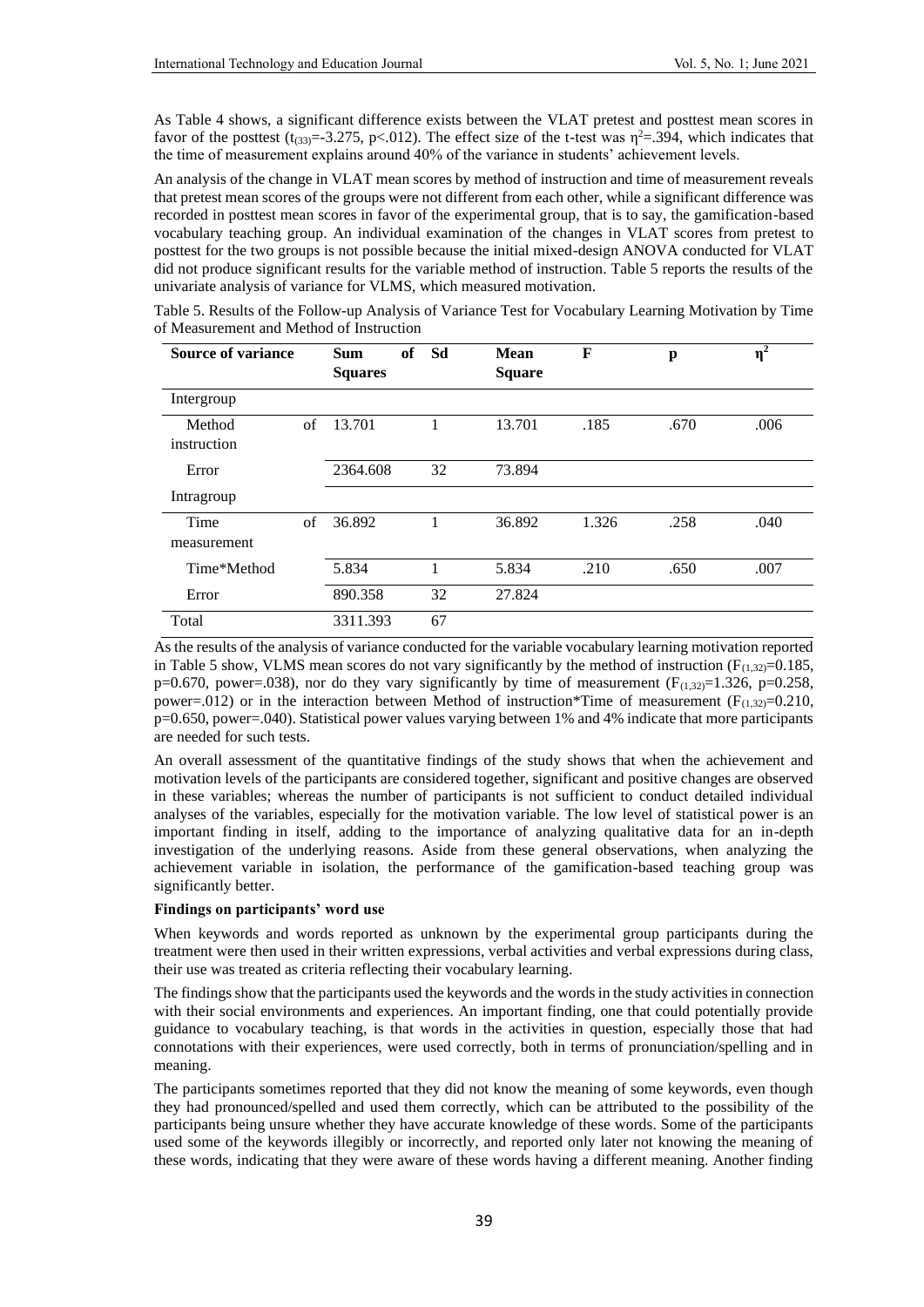was that some participants reported not knowing some of the words in earlier activities, but used them correctly in later activities. In other words, participants had learned and started to use these words during the treatment, and also displayed performances demonstrating their knowledge of these words.

Looking at the use of previously unknown words, a large majority of the participants were observed to start pronouncing/spelling and using these words correctly, indicating that the participants were able to learn these words via gamification-based vocabulary learning activities and to start using them.

The participants were also observed to use words that they did not report as unknown, but were unknown to other participants, in their writings. This indicates that the words in question were already in their vocabulary prior to the treatment, and that they had started using these words. Thus, gamification was seen to have contributed to individual learning and to the emergence of vocabulary differences between the participants.

Considering the participants' use of newly acquired words in their written and verbal expressions, it was found that the participants made less frequent use of the words in their verbal expressions than in their written expressions. This indicates that the participants were more successful in using the newly acquired words in their written form than in their verbal form.

#### **Themes and Sub-Themes that Emerged in the Interviews with the Experimental and Control Group Participants**

The main themes that emerged in the interviews conducted with the experimental and control group participants prior to, during and after the experimental process were the same, but the sub-themes were different. Table 6 reports the themes and sub-themes that emerged in the interviews with the experimental and control group participants.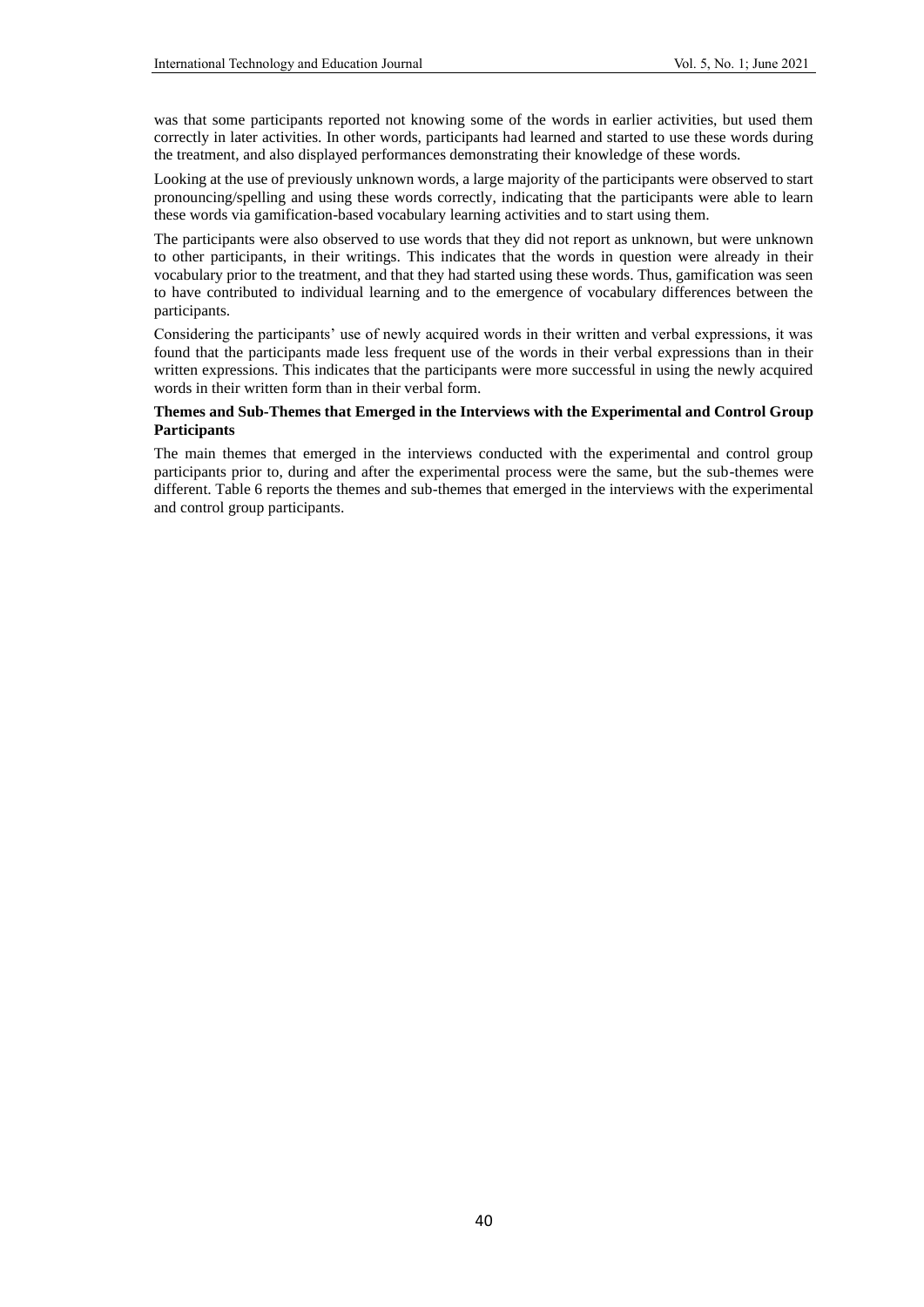# **ITEJ**

Table 6. Interview Results

| <b>Themes</b>              |                   | <b>Meaning Assigned to Vocabulary Learning</b>           |                                      | <b>Vocabulary Learning Efforts</b>                   |                                                    |  |  |
|----------------------------|-------------------|----------------------------------------------------------|--------------------------------------|------------------------------------------------------|----------------------------------------------------|--|--|
| <b>Interviews</b>          |                   | <b>Experimental Group</b>                                | <b>Control Group</b>                 | <b>Experimental Group</b>                            | <b>Control Group</b>                               |  |  |
|                            |                   | • Developing linguistic skills                           | • Developing                         | • In-class/out-of-class activities                   | ·In-class/out-of-class activities                  |  |  |
|                            |                   | • Acquiring knowledge<br>• Making use of learning tools  | linguistic skills<br>• Acquiring     | Fun and educational activities<br>$\bullet$          | • Fun activities                                   |  |  |
|                            |                   | • Finding out the meanings of words                      | knowledge                            | The desire to use learning technologies<br>$\bullet$ | • Activities to discern meaning                    |  |  |
|                            |                   | • Learning a new language                                | • Making<br>use                      | Positive feelings<br>$0$ to                          | • Positive feelings                                |  |  |
|                            |                   | • Learning unknown/new words                             | learning tools<br>Learning new thing | Sharing with one's family                            | • Sharing with one's family                        |  |  |
| Before<br><b>Treatment</b> | theSub-<br>themes |                                                          | Learning                             | Doing on one's own                                   | •Doing on one's own                                |  |  |
|                            |                   |                                                          | everywhere                           | Reinforcing on one's own                             | •Reinforcing on one's own                          |  |  |
|                            |                   |                                                          |                                      | Getting help<br>$\bullet$                            | ·Desire to move on to custom                       |  |  |
|                            |                   |                                                          |                                      | Interactive activities                               | activities                                         |  |  |
|                            |                   |                                                          |                                      | Effect of linguistic elements                        | • Utilizing learning technologies<br>and materials |  |  |
|                            |                   |                                                          |                                      | Cooperative learning activities                      |                                                    |  |  |
|                            | <b>Themes</b>     | <b>Ongoing Effects of Vocabulary Learning Activities</b> |                                      | <b>Vocabulary Learning Efforts</b>                   |                                                    |  |  |
|                            |                   | Facilitating success<br>$\bullet$                        | Facilit<br>$\bullet$                 | • Participating in reading/writing activities        | • Conducting reading activities                    |  |  |
|                            |                   | Facilitating vocabulary learning                         | ating success                        | • Ability to propose different activities            | • Ability to propose different                     |  |  |
|                            |                   | Developing linguistic skills                             | Facilit<br>ating                     | • Working with keywords                              | activities                                         |  |  |
|                            |                   | Facilitating comprehension                               | vocabulary                           | • Recognizing environment characteristics            | • Conducting<br>research<br>with<br>words/books    |  |  |
|                            |                   | Supporting motivation                                    | learning                             | $\bullet$ Working<br>supplementary<br>with<br>text   | • Conducting text activities                       |  |  |
| During<br><b>Treatment</b> | theSub-<br>themes | Supporting learning<br>٠                                 | Devel<br>oping linguistic            | activities                                           |                                                    |  |  |
|                            |                   | Being fun and educational                                | skills                               | • Working with multimedia elements                   |                                                    |  |  |
|                            |                   | Creating positive feelings<br>٠                          |                                      | • Working with unknown words                         |                                                    |  |  |
|                            |                   | Helping in the acquisition of knowledge                  |                                      | $\bullet$ Word mining                                |                                                    |  |  |
|                            |                   | Utilizing learning technologies                          |                                      | • Acquiring gamification components                  |                                                    |  |  |
|                            |                   | Supporting research<br>$\bullet$                         |                                      |                                                      |                                                    |  |  |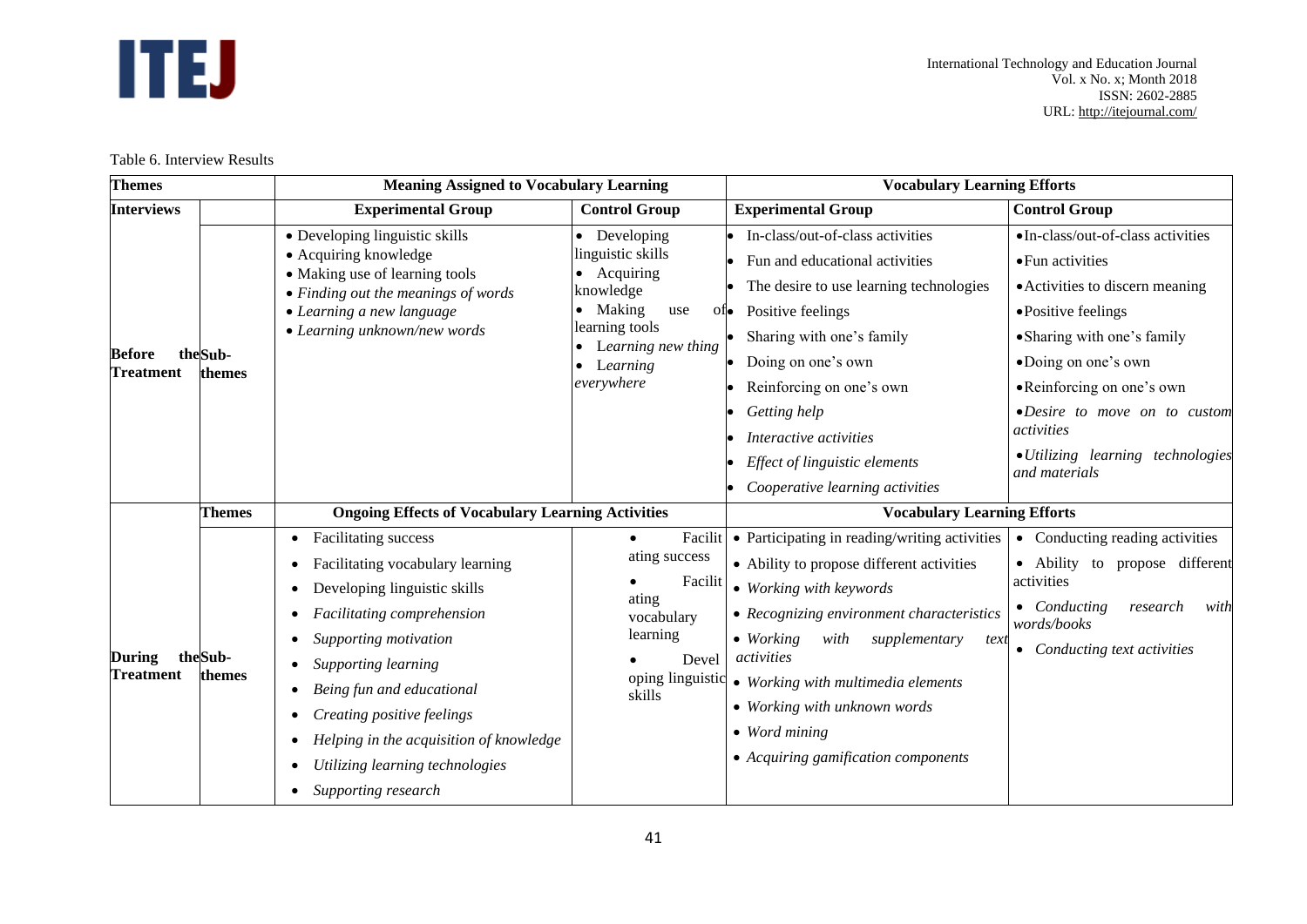| <b>Themes</b>                           | <b>Reflections of Vocabulary Learning Activities</b>                                                                                                                                                                                                                                                                                                                                                                                                                                                    |                                                                                                                                           | <b>Awareness of Vocabulary Learning</b>                                                                                                                                                                                                                                                                                                                                                                             |                                                                                                                                                                                                                                 |  |  |  |
|-----------------------------------------|---------------------------------------------------------------------------------------------------------------------------------------------------------------------------------------------------------------------------------------------------------------------------------------------------------------------------------------------------------------------------------------------------------------------------------------------------------------------------------------------------------|-------------------------------------------------------------------------------------------------------------------------------------------|---------------------------------------------------------------------------------------------------------------------------------------------------------------------------------------------------------------------------------------------------------------------------------------------------------------------------------------------------------------------------------------------------------------------|---------------------------------------------------------------------------------------------------------------------------------------------------------------------------------------------------------------------------------|--|--|--|
| After<br>theSub-<br>Treatment<br>themes | Supporting learning<br>Facilitating comprehension<br>Facilitating problem-solving<br>Improving communication skills<br>Affecting choice of professions<br><i>Helping</i><br>acquisition<br>the<br>in<br>01<br>knowledge<br>Embracing gamification<br>Facilitating vocabulary learning<br><b>Facilitating</b> success<br>Conducting fun activities<br>Contributing to future life<br>Having<br>memorable<br>positive<br>experiences<br>Acquiring gamification components<br>Developing linguistic skills | Working<br>with<br>unknown words<br>Working<br>with<br>text-processing<br>activities<br><b>Difficulty</b><br>οf<br>conducting<br>research | Development of linguistic skills<br>Facilitating success<br>Affecting future life<br>Effect of learning new words<br><b>Facilitating learning</b><br>Helping choose a learning method<br><i>Increasing willingness</i><br>Doing on one's own<br>Development<br>communication<br>οf<br>skills<br>Recognizing different meanings of<br>words<br>Increasing awareness of vocabulary<br>learning<br>Making learning fun | Helping develop linguistic<br>skills<br>Facilitating success<br>Affecting<br>future<br>experiences<br>Uncertainty<br>regarding<br>development status<br>Expectation of interactive<br>activities<br>Ability to conduct research |  |  |  |

\*Italic type indicates non-shared/different themes.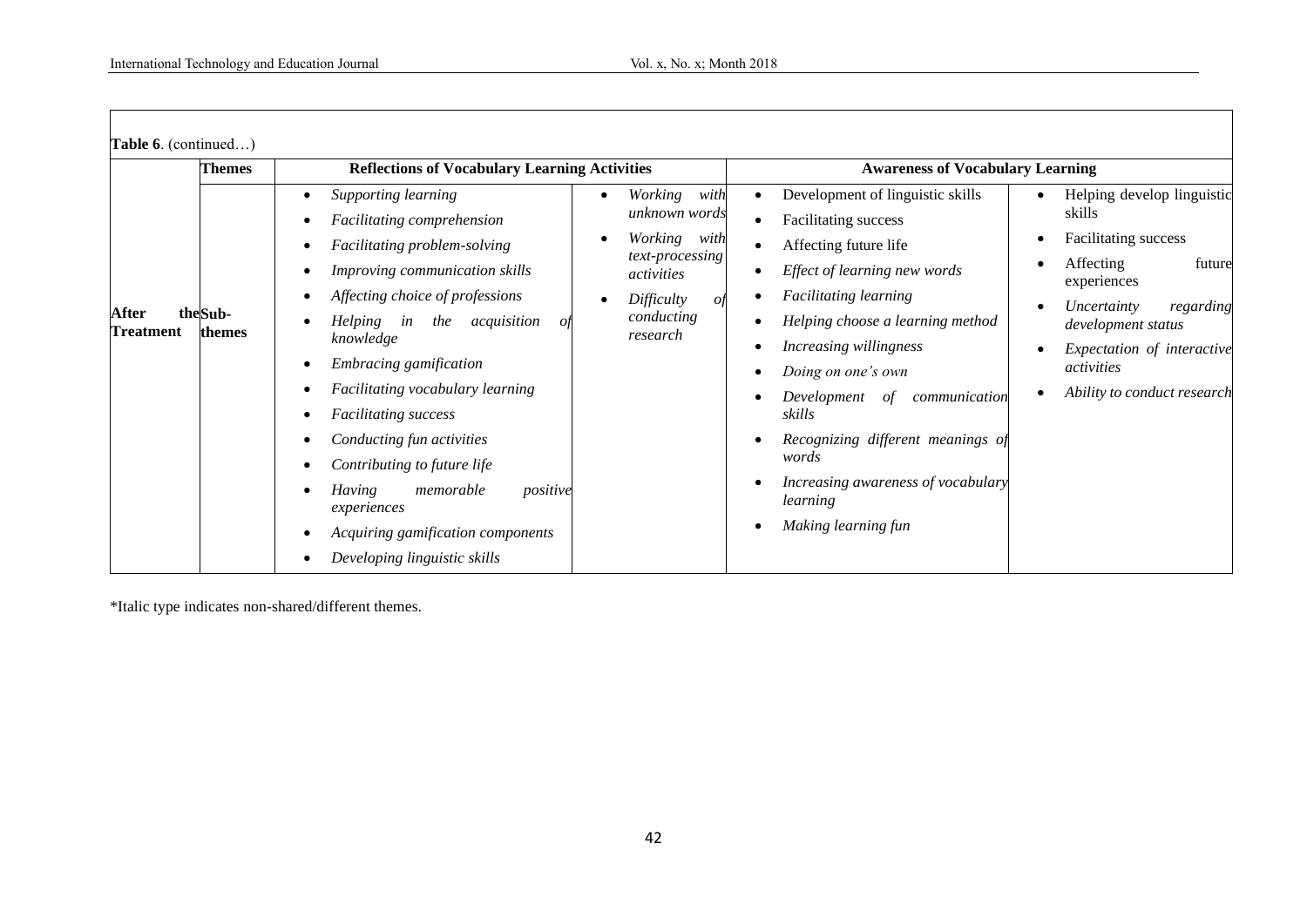The interviews conducted prior to the treatment showed that the participants assigned common meanings to vocabulary learning. Under the themes "vocabulary learning efforts" and "meaning assigned to vocabulary learning", common sub-themes were in the majority. The greater number of common themes than non-common themes indicates that prior to the treatment, the participants had engaged in similar vocabulary learning efforts and had assigned similar meanings to vocabulary learning.

Under the theme of "ongoing effects of vocabulary learning activities" that emerged in the interviews conducted during the treatment, the experimental group participants had a greater number of sub-themes than those in the control group. The control group participants' expectations of fun and educational activities, and their desire to use learning technologies, as expressed in the pre-treatment interviews, seem to have been realized during the treatment, as the sub-themes show. The experimental participants continued to have positive feelings toward vocabulary learning, and so it could be argued that gamificationbased vocabulary learning activities produced richer sub-themes as a result of the ongoing effects on the participants when compared to the in-class learning activities that did not involve gamification. For the control group participants, all of the sub-themes under the theme of "ongoing effects of vocabulary learning activities" were shared with the experimental group, and they were found to have no unique sub-themes that were different to the experimental group participants. Under the "vocabulary learning efforts" theme, the experimental group participants had a greater number of sub-themes than the control group participants, as was the case with the ongoing effects of the activities theme. The sub-themes show that the control group participants continued their vocabulary learning efforts with text activities and reading activities, whereas the experimental group participants made in-depth efforts to learn vocabulary through gamification activities involving multimedia elements. This finding shows that the experimental group participants made more of an effort to learn vocabulary then the control group participants, and were are aware of this situation.

The themes and sub-themes that emerged in the interviews conducted after the treatment show that the control group participants' sub-themes under the theme of "reflections of vocabulary learning activities" were not very different from the sub-themes that emerged in the interviews conducted during the treatment. The experimental group participants, on the other hand, talked about the future, in addition to the views they had expressed under the themes of "vocabulary learning efforts" and "ongoing effects of vocabulary learning activities". This indicates that participants in the group who took part in gamification-based vocabulary learning activities did not limit vocabulary learning to the current treatment, but viewed it as having implications for the future. Finally, an overall assessment of the themes and sub-themes that emerged in the interviews shows that regarding vocabulary learning awareness, the experimental group participants' vocabulary learning expectations were met, whereas the control group participants were not entirely sure about the progress they had made, and their expectation for more interactive activities continued.

An analysis of the individual views of the experimental group participants revealed that they had more general views regarding the effects of vocabulary learning on the development of linguistic skills in the pre-treatment interview, whereas in the final interview, they stated that learning new words had improved their linguistic skills.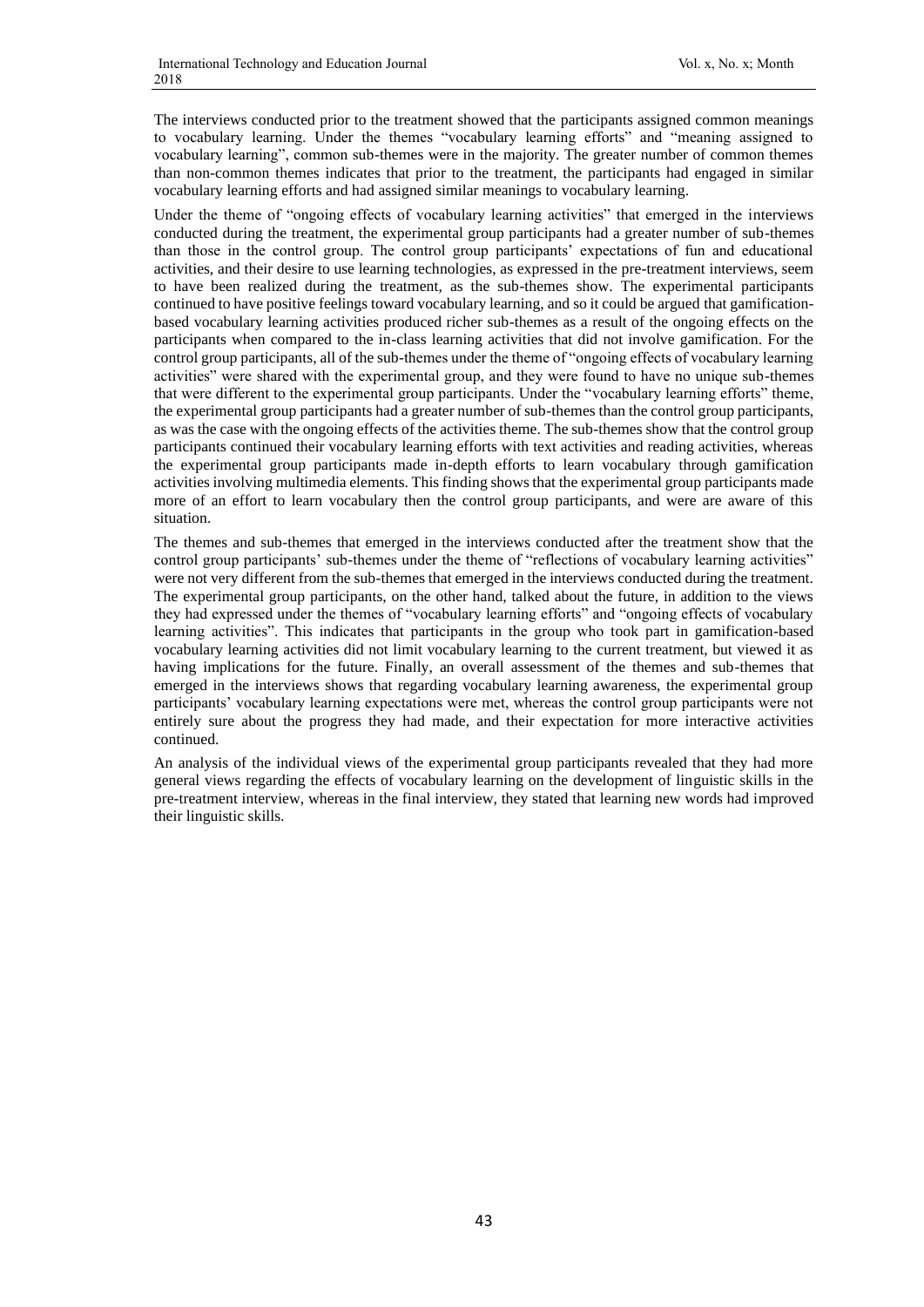

## **Participants' diaries**

The themes that emerged in the participants' diaries are reported below, along with sample statements made by participants exemplifying the theme and participant codes.

Table 7. A Series of Views Originated From Participants' Diaries

| Themes                     | Views                                                                                                                                                                                                                                                         |
|----------------------------|---------------------------------------------------------------------------------------------------------------------------------------------------------------------------------------------------------------------------------------------------------------|
| Embracing<br>gamification  | We say farewell today, and I am so sad because of this. It felt as if it was over in a<br>single day  It was so beautiful. The videos were as beautiful as the instructor, and so<br>were the activities; everything was so beautiful (Participant D3), (D3). |
|                            | We feel like superheroes, because we did all the tasks successfully (D9).                                                                                                                                                                                     |
|                            | We will hop into our rocket and go. We are astronauts now. (D10).                                                                                                                                                                                             |
|                            | I wish the trophies and badges were real (D17).                                                                                                                                                                                                               |
| Positive                   | Fun days, fun times (D4).                                                                                                                                                                                                                                     |
| feelings                   | We had so much fun today.  We did very nice things. I really liked this gamification<br>thing $(D8)$ .                                                                                                                                                        |
|                            | We had a lot of fun in the computer lab today. It turns out this activity is great (D9).                                                                                                                                                                      |
| Acquiring                  | We earned a badge and a trophy - A word hunter trophy, which means that we are<br>word hunters. I am hunting words; that is to say, I am looking for words, so that they<br>do not run away (D2).                                                             |
| gamification<br>components | We earned the word hunter trophy, and now we will take the first step to get an<br>astronaut trophy. I am happy. Very happy (D4).                                                                                                                             |
|                            | We earned badges The badge says "The moon envies you." This was my favorite<br>badge, and I earned it (D6).                                                                                                                                                   |
|                            | I am so happy today because I earned 450 points and a badge (D14).                                                                                                                                                                                            |
| Self-                      | We did an activity on the computer, and I made 450 points. Some people earned 450;<br>others earned 300, 350 200, 250, and 150 points (D2).                                                                                                                   |
| assessment                 | I earned 500 points today in gamification, which the highest you can get. I did 3 in 3<br>in three days. I think I have 1250 points, I am so happy. Few people did 3 in 3 (D3).                                                                               |
|                            | I got 200 points, the highest you can get. I call this the fruit of my efforts(D15).                                                                                                                                                                          |
| Awareness of<br>vocabulary | There were many words I didn't know, but I knew some of them. I researched them to<br>make sure, I looked them up in the dictionary (D3).                                                                                                                     |
| learning                   | We learned lots of things today, and I know many words (D11).                                                                                                                                                                                                 |
|                            | We had an activity today. There were a few words that I didn't know (D12).                                                                                                                                                                                    |
| Conveying<br>experience    | We found the words we didn't know in the reading text and wrote down our thoughts.<br>Then we saw their dictionary definitions and looked them up in the dictionary.  I<br>wrote their meanings (D3).                                                         |
|                            | I wrote a very different story in the keyword activity. It was really fun (D4).                                                                                                                                                                               |
|                            | Today was very nice because we learned stuff on the computer. It was really very<br>nice. I signed up for a website called "Journey to the Living Planet" (D5).                                                                                               |
| Having<br>intrinsic/extrin | I finished before everyone else, and I understand quickly. It was very nice  I do<br>things well. I like myself (D4).                                                                                                                                         |
| sic motivation             | Learning things makes me very happy. I would like to learn more (D15).                                                                                                                                                                                        |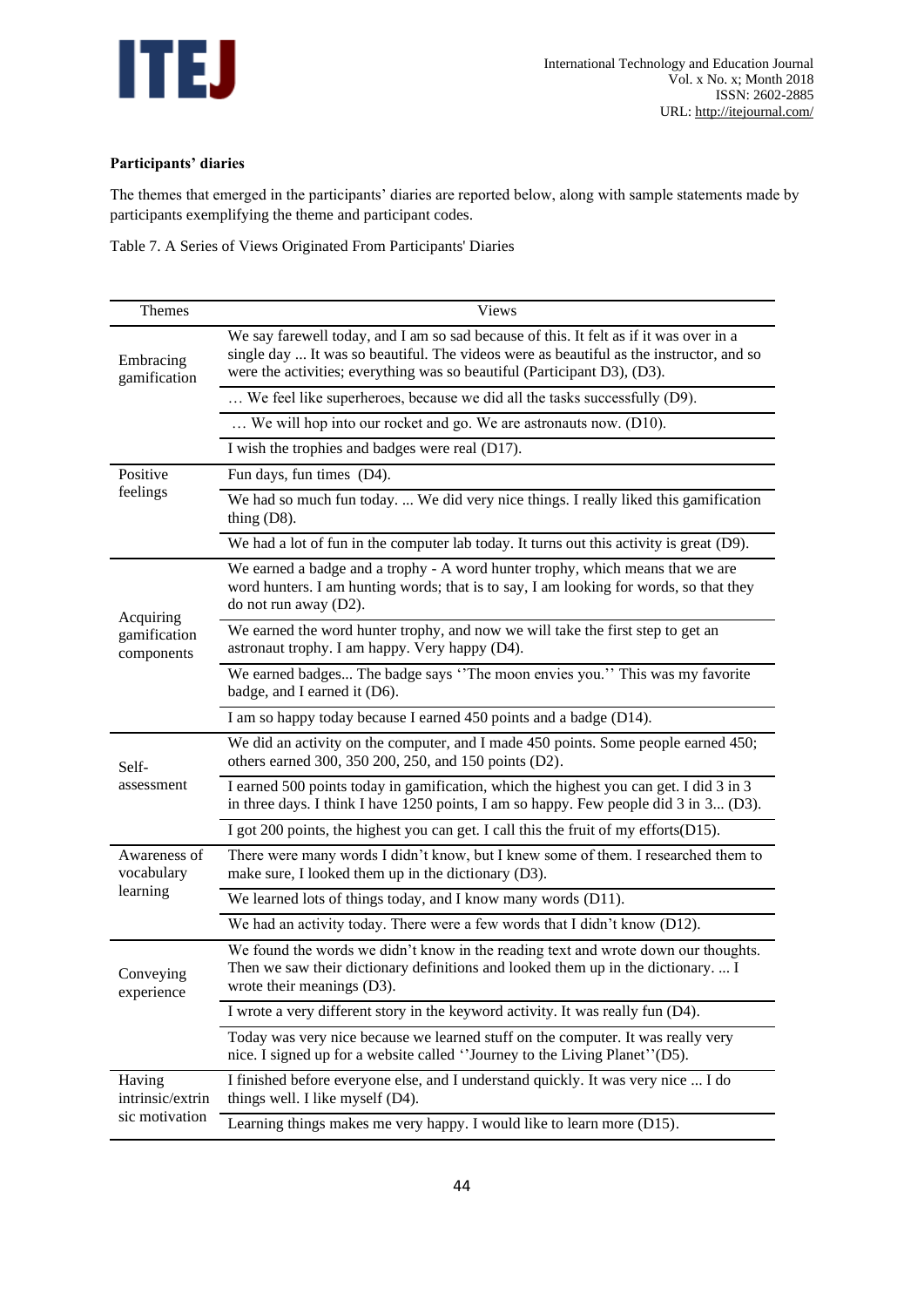We completed the first planet on the computer and earned medals (badges). We need to be much better. There are seven medals left; we need to earn them too (D18).

An analysis of the diary entries revealed that the participants made statements that overlapped with their statements in the interviews, talked about intrinsic and extrinsic motivational elements, and frequently mentioned the components of gamification. These findings indicate that the participants were aware of and embraced gamification, and that this awareness had a positive impact in terms of vocabulary learning awareness.

#### **CONCLUSION AND DISCUSSION**

The majority of vocabulary activities in the Turkish language course are conducted using textbooks, however there is an apparent need for innovative and flexible teaching materials that utilize technology in vocabulary teaching to supplement textbooks. An application was developed to meet this need in the present study, and a nested, mixedmethod experimental design was used to examine its effects on the vocabulary learning achievement and motivation of elementary school students.

During gamification-based vocabulary teaching, the participants usually made associations with their immediate environment and experiences, and expressed the connotations of the words in this way, and this can provide guidance for the vocabulary teaching process. Biemiller (2011) argues that an educational approach based on the familiarity of the student with the words should be adopted when identifying the words to be taught in the vocabulary teaching process. Thus, in vocabulary teaching efforts, it is important for word selection to be guided by the immediate environment of the students.

One notable finding of the study is that the participants made more progress in written than in verbal expression. This may be attributed to deficiencies in participants' speaking skills, lack of self-confidence and reluctance to participate in speaking activities. Giving the students the opportunity to use the words soon after learning them may help students utilize more words in speaking activities.

The study has important implications for the adoption of mixed-method approaches to the innovative topic of gamification in education. It is also possible to design gamification activities that make use of non-technological platforms, although efforts that combine web-based applications with education seem to offer a larger number of alternatives to the achievement of the desired outcomes. These alternatives contribute to data triangulation – although mostly in a quantitative sense – as they allow activities to be conducted with a large number of participants. Examples of this include Hamari & Koivisto's (2015) study conducted with 200 participants in which data was collected via a questionnaire, but in which an experimental design was not preferred; the experimental study of 379 participants conducted by de-Marcos et al., (2016); and the study conducted by Hamari & Koivisto (2015), which had an experimental design and 1,579 participants only in the experimental group. In the use of an experimental design to study instructional practices, the principles of receiving feedback and making improvements are important teaching principles, alongside the main variables in the design. In this sense, it should be kept in mind that experimental studies conducted with a large number of participants thanks to the opportunities offered by the selected platform may not provide sufficient data to obtain findings in line with these principles. A similar problem also exists in the collection, transcription and processing of qualitative data.

Using an experimental design in mixed methods studies has its own limitations that were also encountered in the present study. Although there were no limitations in the collection of in-depth and diversified data and in spending time in the environment, it was found that a larger number of participants was needed for the experimental design to work, and in particular, for the examination of the effect of the motivation variable in more detail.

The motivation of the experimental group participants was not found to differ significantly over time when compared to the control group, which contrasts the findings of Hew et al.'s (2016) study in which instruction that utilized gamification elements achieved higher levels of motivation than instruction that did not. On the other hand, the qualitative findings of the present study related to motivation are consistent with the findings of Cahyani (2016), who used a gamification design on a web-based platform and found that the components of the system positively affected the motivation of a large majority of the participants, with Armier et al., (2016) positive findings regarding motivation and gaming experience, and with Suh et al., (2015) positive findings regarding satisfaction and intrinsic motivation.

The findings of the present study in terms of achievements, as the other main variable alongside motivation, indicate that the experimental group had a higher learning achievement over time compared to the control group.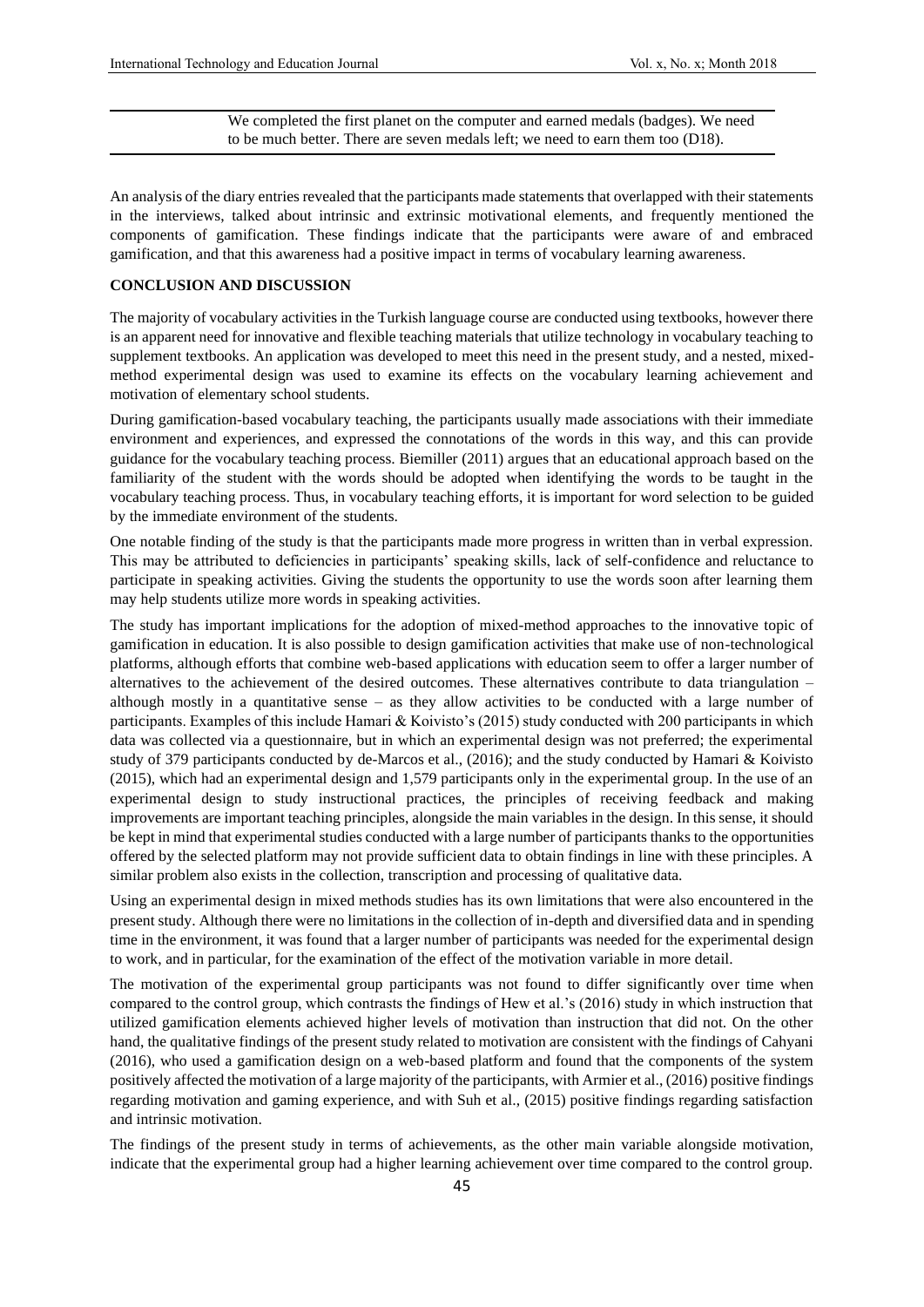This is consistent with the findings of the experimental study conducted by Sahin & Namli (2016) on a gamification application supported by CD-based educational software; and with the finding that instruction carried out with web-based gamification resulted in higher levels of achievement over time when compared to conventional instruction reported by Sanmugam et al. (2016) and Turan et al. (2016). The qualitative findings of the present study are also consistent with Turan et al.'s (2016) finding that a large majority of the participants were happy to receive course content in gamified form. The finding that there was an increase in the mean scores of the experimental group, as there was a significant difference between the pretest and posttest achievement scores in favor of the posttest, is consistent with the findings of the study conducted by Matsumoto (2016). The findings of the present study are also consistent with those of de-Marcos et al., (2016) regarding their gamification group, in which the variables of academic performance and learning performance resemble the achievement variable in the present study.

The findings of the study showed that vocabulary teaching conducted using two different methods of instruction resulted in significant differences in the mean vocabulary learning achievement and motivation scores of the participants. The variable of time of measurement, considered on its own, also created significant differences in terms of the mean vocabulary learning achievement and vocabulary learning motivation scores of the participants. The method of instruction did not result in significant differences in the mean scores of the participants for vocabulary learning achievement and vocabulary learning motivation, but did result in a significant difference when the mean scores of vocabulary achievement were considered in isolation. Neither the time of measurement, nor the method of instruction, nor the interaction of these two variables resulted in a significant difference in the mean scores of the participants for vocabulary learning motivation. Time of measurement resulted in a significant difference in the mean vocabulary learning achievement scores, while the method of instruction resulted in no significant difference.

The qualitative findings of the study showed that a large majority of the participants started pronouncing/spelling and using these words correctly over time. In other words, the participants were able to start using words that they had learned recently through gamification. Moreover, all of the participants in the gamification-based vocabulary teaching group made more progress in written expression than in verbal expression.

The main themes that emerged in the interviews conducted with the experimental and control group participants prior to, during and after the experimental process were the same, while the sub-themes were different. In addition, the themes and sub-themes that emerged in the interviews showed that the experimental group participants' expectations had been met, whereas the expectations of the control group participants had not been met.

In the participants' diaries, those in the gamification-based vocabulary teaching group made statements to the effect that they embraced the application, had positive feelings toward gamification activities, and acquired various components of gamification, and expressed their thoughts about this process. The diaries contained statements indicating that the participants had developed a vocabulary learning awareness, as well as intrinsic and extrinsic motivation regarding vocabulary learning and the process of vocabulary learning.

From a mixed-methods perspective, it was found that experimental group participants improved their vocabulary learning, awareness and competencies; experienced a raise in willingness and motivation for vocabulary learning; started to use previously unknown words, contributing to the development of their vocabulary; embraced the gamification application and its components; and showed indicators of intrinsic and extrinsic motivation. Similarly, the quantitative results of the control group participants were at acceptable levels, while their qualitative results were poorer in terms of generating themes and the ability to evaluate learning progress.

#### **Recommendations**

The findings of the study summarized above give rise a series of recommendations. First of all, the number of interactive elements in the activities section of the application should be increased, and the web environment should be redesigned with a more detailed interface. Similarly, additional content can be developed for listening and speaking activities, and the web platform can be redesigned. Additionally, content can be developed for teaching Turkish as a second language, and a website can be prepared with this in mind. The website infrastructure can be integrated with social network components (like, dislike, comment, share, etc.). Thus, the web-based programming of the gamification components can be redesigned for social interaction and improved. Mobile and CD-based versions of the application can be developed for its widespread adoption by different types of users.

Regarding future research, a study conducted with a larger number of participants would allow a more in-depth examination of the variables in quantitative terms, and this would increase statistical power to acceptable levels.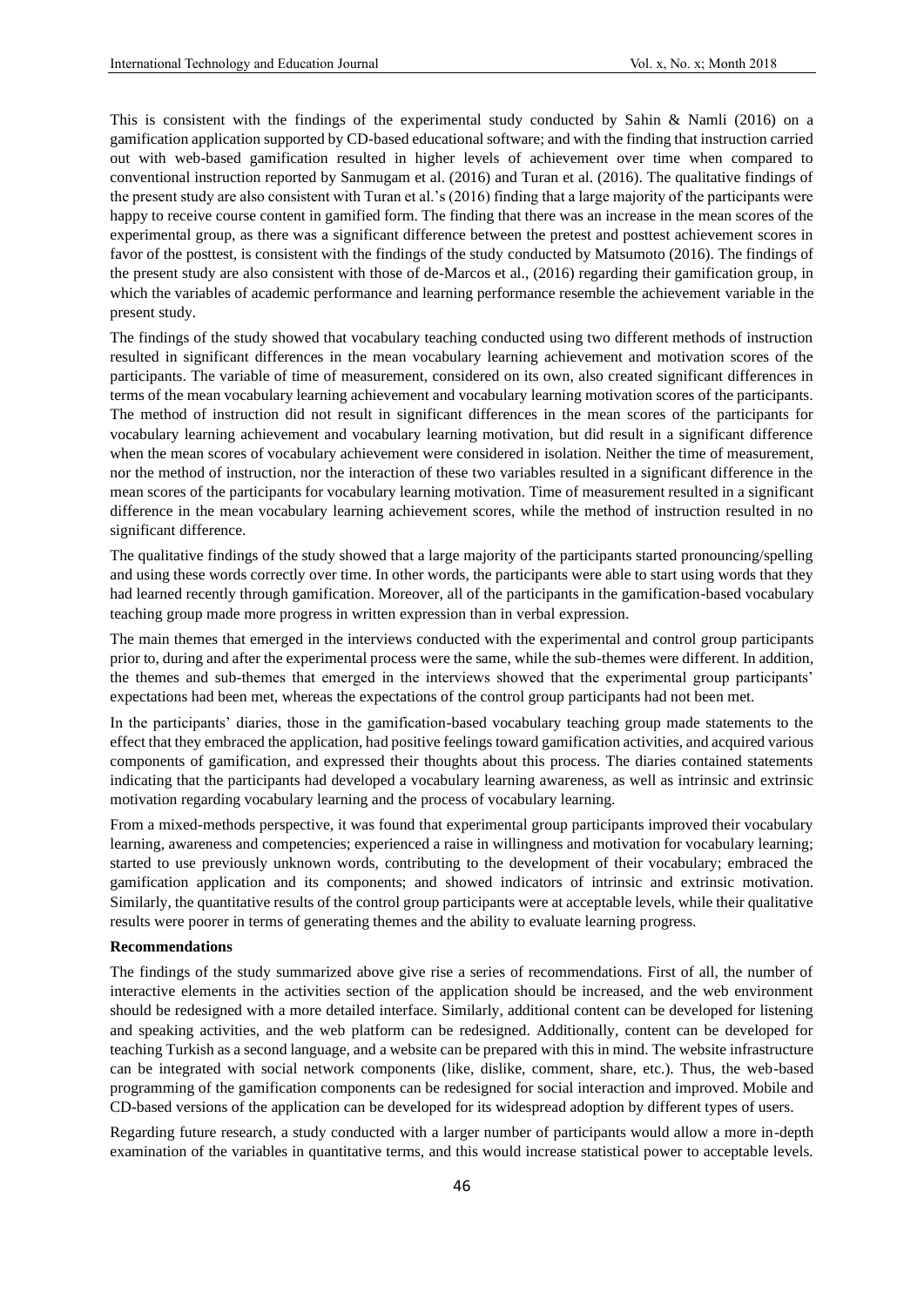It would also be beneficial to focus on the components of gamification, and to study the performance of each component in the teaching process, as well as their mechanisms of effect on the dependent variables of the study. A similar study may be conducted to make comparisons with gamification approaches that are not technologyoriented.

Social learning theories, models, and approaches can be utilized for the design and testing of cooperation-oriented gamification activities for vocabulary teaching and vocabulary building. This would make it possible to examine the variable of motivation in more detail. Out-of-school activities and flipped learning may also be included in the scope of the study, and the potential of gamification in this process can be investigated. Following a similar method, younger age groups and parental involvement can be included in the research environment, and the effects of gamification on this new environment can be examined using new variables. In addition, qualitative studies may be conducted involving a cultural analysis, examining the methods used in different cultures for vocabulary building, and identifying the implications of gamification-based vocabulary teaching within such a process.

#### **REFERENCES**

- Arias, J.P., Yoma, N.B. & Vivanco, H. (2010). Automatic intonation assessment for computer aided language learning. *Speech Communication,* 52, 254–267.<https://doi.org/10.1016/j.specom.2009.11.001>
- Armier, D.D., Shepherd, C.E. & Skrabut, S. (2016). Using game elements to increase student engagement in course assignments*. College Teaching*, 64(2), 64-72.<https://dx.doi.org/10.1080/87567555.2015.1094439>
- Baltrus, J. M. (2003). *A model- based comparison of traditional and technology- integrated English language arts middle school classrooms* (Doctoral dissertation). University of Albany, New York.
- Barrio, C. M., Organero, M. M. & Soriano, J. S. (2016). Can gamification improve the benefits of student response systems in learning? an experimental study. *IEEE Transactions on Emerging Topics in Computing,* 4(3), 429-468[. https://doi.org/10.1109/TETC.2015.2497459](https://doi.org/10.1109/TETC.2015.2497459)
- Benoit, J. M. (2017). *The effect of game-based learning on vocabulary acquisition for middle school English language learners* (Doctoral dissertation). Liberty University, Lynchburg, VA.
- Berns, A., Gonzalez-Pardo, A. & Camacho, D. (2013). Game-like language learning in 3-D virtual environments. *Computers & Education,* 60, 210–220. <https://doi.org/10.1016/j.compedu.2012.07.001>
- Biemiller, A. (2011). Vocabulary: what words should we teach? *Better: Evidence-based Education,* 3(2), 10-11.
- Bunchball (2016). *Gamification 101: An introduction to game dynamics*. [https://www.healthstream.com/docs/default-source/default-document-library/white-paper--bunchball](https://www.healthstream.com/docs/default-source/default-document-library/white-paper--bunchball-gamification.pdf?sfvrsn=2)[gamification.pdf?sfvrsn=2](https://www.healthstream.com/docs/default-source/default-document-library/white-paper--bunchball-gamification.pdf?sfvrsn=2)
- Buckleya, P. & Doyle, E. (2014). Gamification and student motivation. *Interactive Learning Enviroments*, 1162- 1175.<https://doi.org/10.1080/10494820.2014.964263>
- Cahyani, A.D. (2016, 23 May). *Gamification approach to enhance student engagement in studying language course.* 3th Bali International Seminar on Science & Technology Conference, Bali, Indonesia. <https://doi.org/10.1051/matecconf/20165803006>
- Chen, M.H., Tseng, W.T. & Hsiao, T.Y. (2018). The effectiveness of digital game-based vocabulary learning: a framework-based view of meta-analysis. *British Journal of Educational Technology,* 49(1), 69–77. <https://doi.org/10.1111/bjet.12526>
- Cheong, C., Cheong, F. & Filippou, J. (2013). Quick quiz: a gamified approach for enhancing learning. *In Proceedings of Pacific Asia Conference on Information Systems*, 18- 22.
- Cohen, J.W. (1988). *Statistical power analysis for the behavioral sciences.* Lawrence Erlbaum Associates.
- Connolly, E. M. (2008). *From page to screen: Multimodal learning in a high school English class* (Doctoral dissertation). Hempstead, NY: Hofstra University.
- Creswell, J. W. & Plano Clark, V. L. (2015). *Designing and conducting mixed methods research* (2nd Edition). Sage Publications,
- de-Marcos, L., Garcia-Lopez, E. & Garcia-Cabot, A. (2016). On the effectiveness of game-like and social approaches in learning: Comparing educational gaming, gamification and social networking. *Computers & Education,* 95, 99-113. <https://doi.org/10.1016/j.compedu.2015.12.008>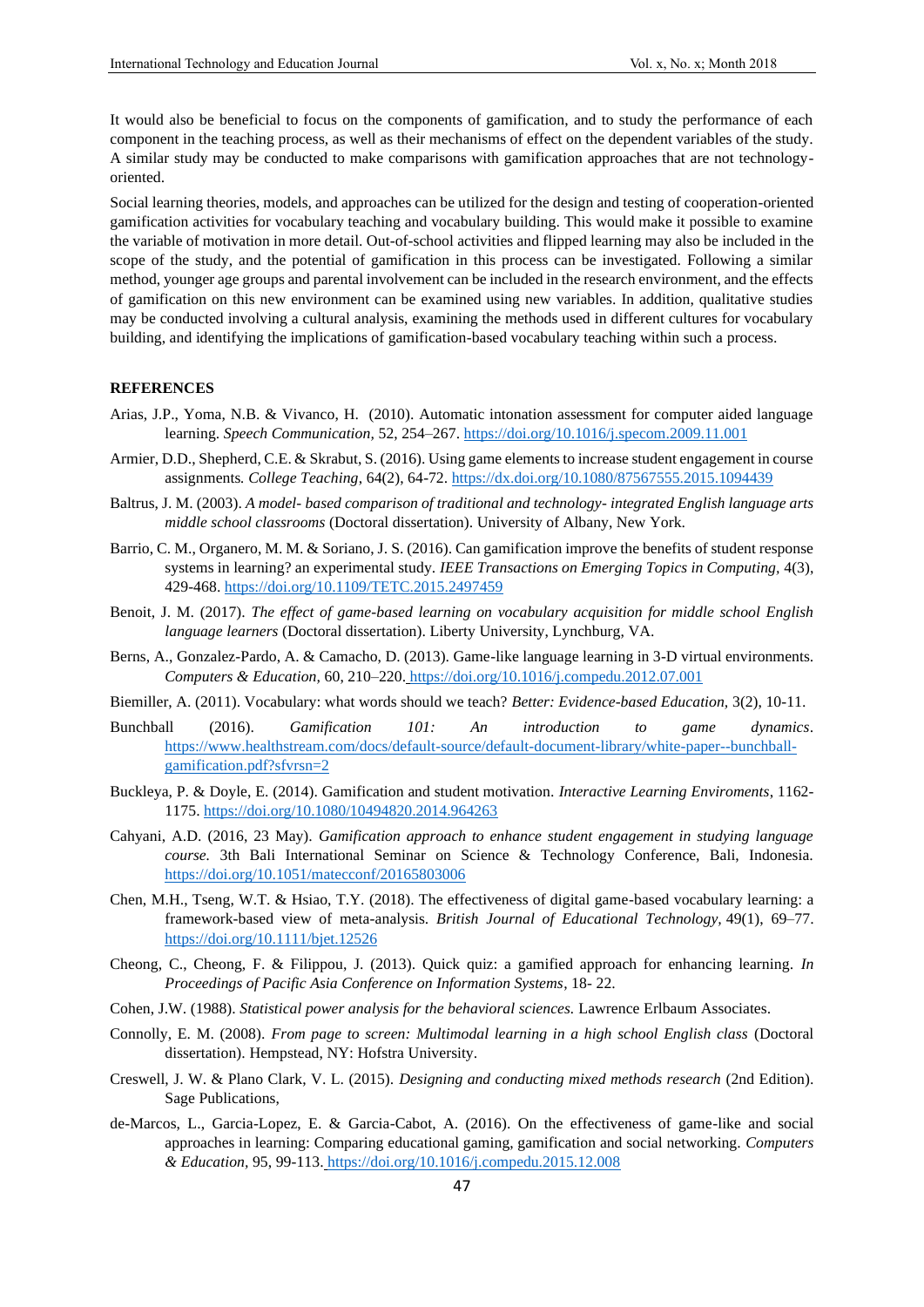- Deterding, S., Khaled, R., Nacke, L. E. & Dixon, D. (2011, 7-12 May). *Gamification: toward a definition.* (CHI 2011) Gamification Workshop Proceedings, Vancouver, BC, Canada.
- Deterding, S., Sicart, M., Nacke, L., O'Hara, K. & Dixon, D. (2011). *Gamification: using game-design elements in non-gaming contexts.* In Proceedings of the 2011 Annual Conference Extended Abstracts on Human Factors in Computing Systems (CHI EA'11), Vancouver, BC, Canada. 2425-2428.
- Dominguez, A., Saenz-de-Navarrete, J., De-Marcos, L., Fernández-Sanz, L., Pagés, C., Martínez-Herráiz, J. (2013). Gamifying learning experiences: Practical implications and outcomes. *Computers & Education*, 63(4), 380–392.<http://dx.doi.org/10.1016/j.compedu.2012.12.020>
- Ellis, P. D. (2010). *The essential guide to effect sizes: an introduction to statistical power, meta-analysis and the interpretation of research results.* Cambridge Unıversity Press.
- Erkus, A. (2011). *Bilimsel araştırma süreci.* Seckin Yayıncılık.
- Fachriyani, I. & Syafe'i, F. R. (2018). Using Karuta game in teaching vocabulary for young learner. *Journal of English Language Teaching,* 7(1), 32-39.
- Franciosi, S. J. (2017). The effect of computer game-based learning on FL vocabulary transferability. *Educational Technology & Society,* 20(1), 123-133.
- Hakulinen, L., Auvinen, T. & Korhonen, A. (2015). The effect of achievement badges on students' behavior: an empirical study in a university-level computer science course. *International Journal of Emerging Technologies in Learning (IJET)*, 10(1), 18-30. <http://dx.doi.org/10.3991/ijet.v10i1.4221>
- Hamari, J. & Koivisto, J. (2015). Why do people use gamification services? *International Journal of Information Management*, 35, 419-431. <http://dx.doi.org/10.1016/j.ijinfomgt.2015.04.006>
- Hew, K.F., Huang, B., Chu, K.W.S & Chiu, D.K.W. (2016). Engaging Asian students through game mechanics: findings from two experiment studies. *Computers & Education,* 92-93, 221-236. <https://psycnet.apa.org/doi/10.1016/j.compedu.2015.10.010>
- Hsin, W., Huang, Y. & Soman, D. (2013). A practitioner's guide to gamification of education. University of Toronto, Rotman School of Management.
- Huck, S.W. (2012). *Reading statistics and research.* Pearson.
- Karatas, E. (2014). Gamification in education: research trends. *Ahi Evran University Journal of Kirsehir Education Faculty (JKEF),* 15(2), 315-333.
- Kapp, K. M. (2012). *Gamification: learning and instruction*. John Wiley & Sons.
- Kim, J. T. & Lee, W. H. (2013). Dynamical model for gamification of learning (DMGL). *Multimedia Tools and Applications*, 74, 8483- 8493[. https://doi.org/10.1007/s11042-013-1612-8](https://doi.org/10.1007/s11042-013-1612-8)
- Lam, S. L. (2014). Use of gamification in vocabulary learning: a case study in Macau. *Center for English Language Communication (CELC),* 13, 90-97.
- Lee, J. J., & Hammer, J. (2011). Gamification in education: what, how, why bother? *Academic Exchange Quarterly,* 15(2), 1-5.
- Matsumoto, T. (2016). Motivation strategy using gamification. *Creative Education,* 7, 1480-1485. <http://dx.doi.org/10.4236/ce.2016.710153>
- Medina, E. G L. & Hurtado, C. P. R. (2017). Kahoot! a digital tool for learning vocabulary in a language classroom. *Revista Publicando,* 12(1). 441-449.
- Miles, M. B., & Huberman, A. M. (1994). *An expanded sourcebook qualitative data analysis.* Sage Publications.
- Muller, A., Son, J., Nozawa, K. & Dashtestani, R. (2018). Learning English idioms with a web-based educational game. *Journal of Educational Computing Research,* 56(6), 848-865. [https://doi.org/10.1177/0735633117729292](https://doi.org/10.1177%2F0735633117729292)
- Muntean, C. (2011, 29 October). *Raising engagement in e- learning through gamification.* 6th International Conference on Virtual Learning, 323-329.
- Pallant, J. (2010). *SPSS survival manual*: *a step by step guide to data analysis using SPSS.* Open University Press/ McGraw-Hill, Chicago.